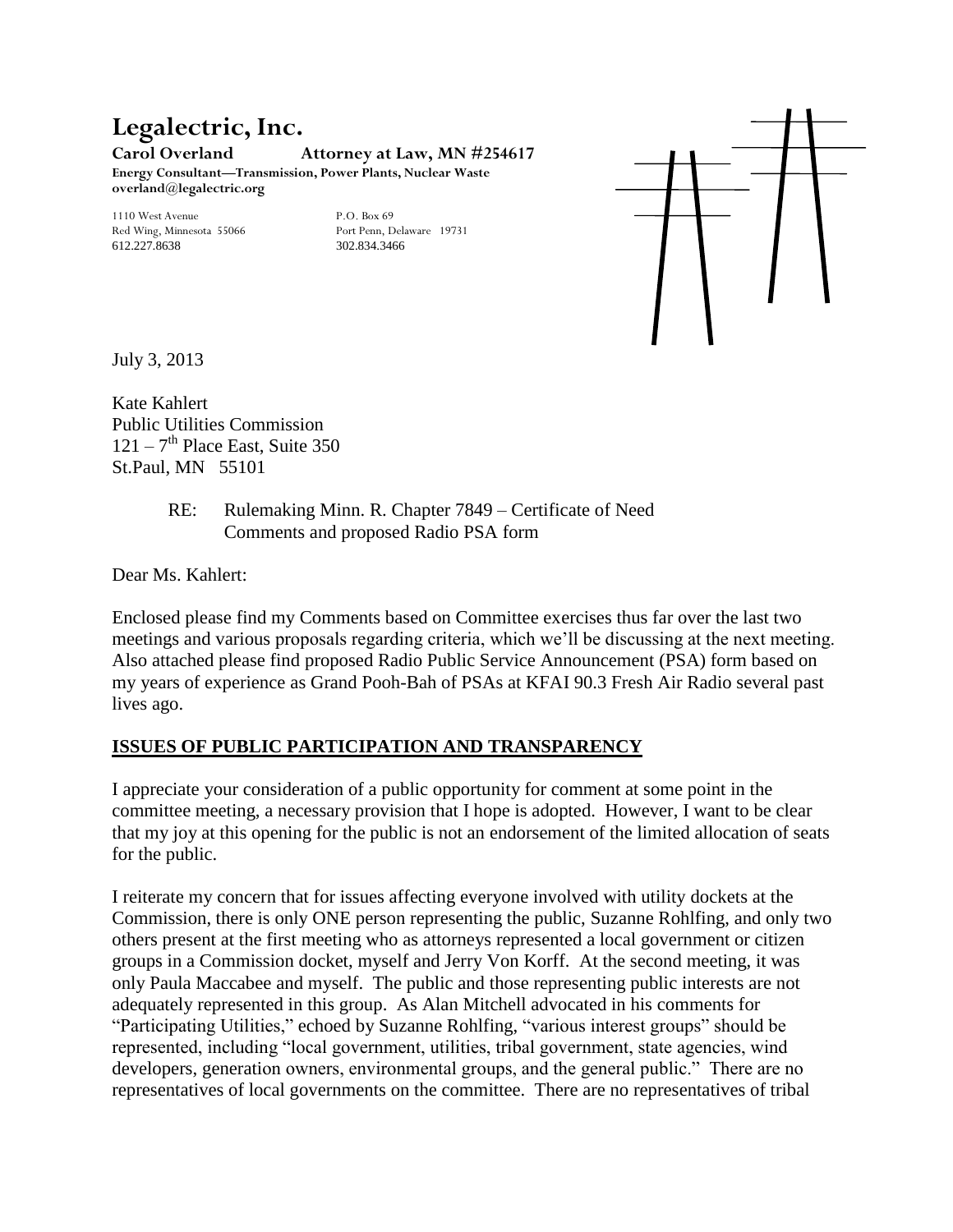government on the committee. Many affected and involved state agencies are not represented (DNR, Dept. of Health), there are no environmental groups represented, and there is only one representative of the general public, one who is representing a landowner group. Very few requests were received to participate in this rulemaking, people who requested a seat at the table are not represented, and people who did not request a seat at the table are mysteriously included. There are 20 seats at the table, 21 with Ms. Agrimonti's dual representation of Xcel and ITC, and only ONE public person representing a landowner group, and three (two present) representing general public interest based on intervention in Commission dockets. This was a ratio of 20:1 and 20:2 at the first meeting. Many people did not attend the second meeting. This is not adequate representation of the public. While the "Wind Coalition" is represented, there is no one representing groups intervening in wind CoN and siting dockets – this exclusion is unwarranted. I again request that Goodhue Wind Truth be formally seated at the table, and I request that solicitations be send to those intervening and participating in other wind, transmission, pipeline and power plant dockets.

It's also problematic that the rule drafts are not posted in the 12-1246 docket. This is not acceptable. The public has been excluded from participating in the Committee and should have access at the stage where input could reasonably have an impact on rules ultimately forwarded by the Commission to rulemaking. Once the Commission acts on forwarding a draft to formal rulemaking, it's binary, too late for substantive changes. All rule drafts, minutes, synopses and drafts should be accessible to the public, their comments generally solicited and considered. This is also a way that the absent state agencies could comment on drafts for PUC, agency and public review.

## **7849 COMMENTS**

Because we're working on 7849, the PUC Docket 10-874 rulemaking on the same chapter should be integrated into this docket because nothing seems to be happening in that docket.

Regarding the first synopsis, I offer a few observations after the first two meetings:

- "Members Present" should have a parallel "Members Absent" list. Members absent should provide for an alternate, as Ms. Rohlfing did at the second meeting, or lose their seat and allow for addition of someone else.
- In the "Issues Identified" as "issues for development in this rulemaking," I don't recall discussion of "simplify the property acquisition process" and note that land acquisition is beyond the scope of 7849 and 7850.
- **People do care about need** (this is important because elsewhere I've seen an ill-advised movement afoot to eliminate the public from need proceedings. Invariably when parties do wake up to a routing or siting near them, they want to address need and find it confusing that they are prohibited because need has already been determined.).
- P. 3, Subp. 4, Item A(1),"64 kV" should probably be "69 kV."
- P. 3, Subp. 4, Item B, because environmental and USFWS guidelines support review within 2 miles of a wind project footprint, that would probably be good measure for notice for affected landowners as well.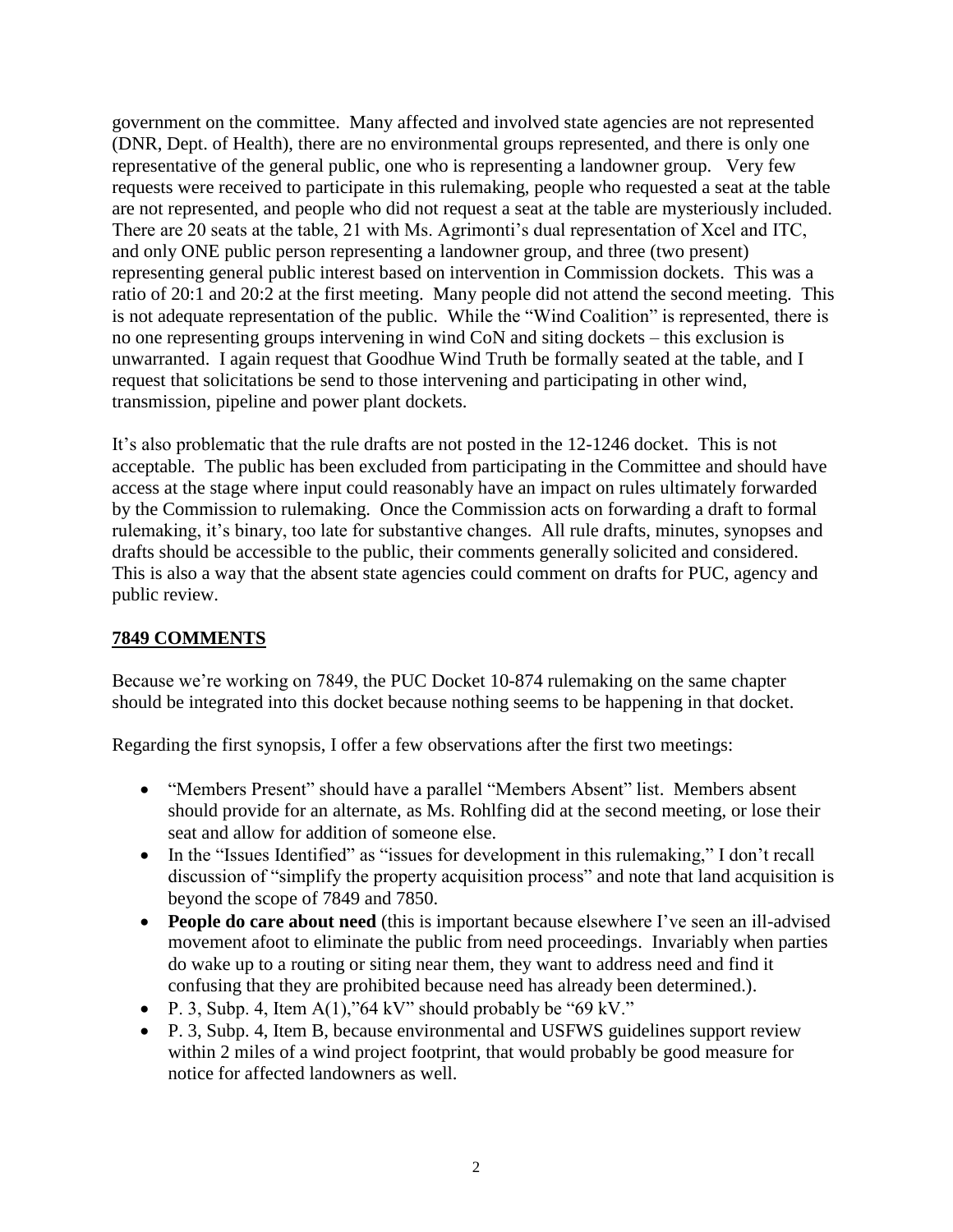## **Regarding criteria for Certificate of Need:**

Generally, while there is the addition of the reference in the introduction of Subp. 3 to 216B.243, Subd. 3, the statute related criteria shouldn't be deleted, and the specifics of the statutory criteria should be cut and pasted into the rules. For those not mandated in §216B.243, the authority should be clarified.

Also generally, the requirement of analysis of a "no build" alternative should be laid out more clearly in the criteria.

## **7840.0220 DEFINITIONS**

Definitions to be added: "region;" "regional planning;" RTO v. ISO seems unclear; summer and winter peak demand; non-coincident and coincident peak should be defined and specified when "peak" is used.

## **Regarding maps:**

Applications and notices should include:

- maps that show transmission system (location information only)(see DEED map)
- $\bullet$  : and
- a plat book from each effected county.

## **7849.0110 (add) This rule shall be stated in Notices including Notice for Public Hearing.**

## **7849.0120 CERTIFICATE OF NEED REQUIREMENTS**

This section represents a burden shift away from applicants, and instead should read:

B C. whether the project proposed is a more reasonable and prudent alternative than any altenrative to the proposed facility, has not been demonstrated by a preponderance of the evidence on the record, considering:

(1) D. the appropriateness of the size, the type, and the timing of the proposed facility compared to those of reasonable alternatives;

 $(2)$  E. the cost of the proposed facility and the cost of energy to be supplied by the proposed facility compared to the costs of reasonable alternatives and the cost of energy that would be supplied by reasonable alternatives;

 $\left(\frac{3}{2}\right)$  F. the effects of the proposed facility upon the natural and socioeconomic environments compared to the effects of reasonable alternatives; and

(4) G. the expected reliability of the proposed facility compared to the expected reliability of reasonable alternatives;

**Minn. R. 7849.0220** (see CoN statute and 7849.0120, which should be carried over into 7849.0220, this is their burden of proof and production)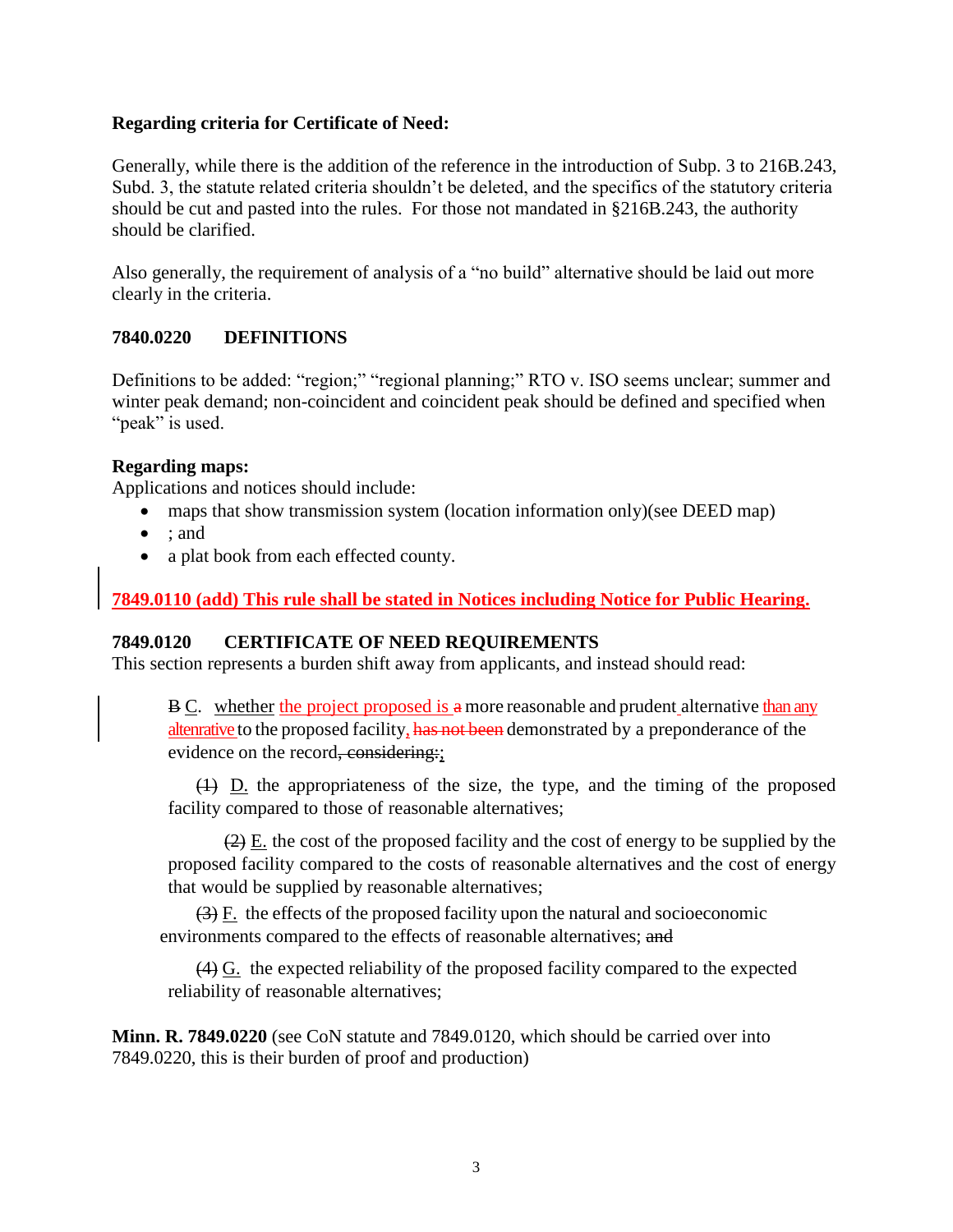Subp. 1. Each application must contain **a narrow and specific definition of the need for the project and a** summary of the major factors that justify the need for the proposed project.

Subp. 2. **All Applicants – Regional Transmission Planning.** Each application for a proposed LHVTL **and LEGF** must contain a description of **regional transmission planning promotional practices and** whether the forecasted expansion of the integrated regional electric transmission system affects the applicant's claimed need for the proposed project. An application must also include data from the RTO on planned additions or retirements of regional transmission lines or generation facilities.

## **Minn. R. 7849.0250 PROPOSED LEGF AND ALTERNATIVES APPLICATION**

An application for a proposed LEGF must include **a narrow and specific definition of the need for the facility and**:

A(6) a map of appropriate scale showing the applicant's system**, the regional system, and a plat map of each affected county**; if the applicant does not own or operate an electric system, the applicant shall provide a map of the area including the proposed facility **and region**;

D(3) its estimated average annual availability **and capacity factor**;

 (7) **an estimate of its effect on rates systemwide and in Minnesota, assuming a test year beginning with the proposed in service date;** the estimate of the present value of the revenue requirement of the proposed facility **and an explantion of cost allocation**.

## **Minn. R. 7849.0260 PROPOSED LHVTL AND ALTERNATIVES APPLICATION**

An application for a proposed LEGF must include a narrow and specific definition of the need for the facility and:

B. a discussion of available regional planning and reliability information including, including:

- (1) The most recent RTO regional planning study that includes the project;
- (2) **the most recent reliability report from North American Electric Reliability Corporation (NERC): and**
- (3) the reliability risks the proposed line is intended to address; and
- (4) the most recent electric stability study approved by the **regional planning organization.**
- C (3) transmission lines with different design voltages or with different numbers, sizes, types of conductors, and **capacity expressed in MVA**;
	- (8) lower voltage options under 100 kV and use of distribution lines;
	- $(8)(9)$  a no-build alternative, including lower voltage options under  $100 \text{ kV}$  and use of distribution lines.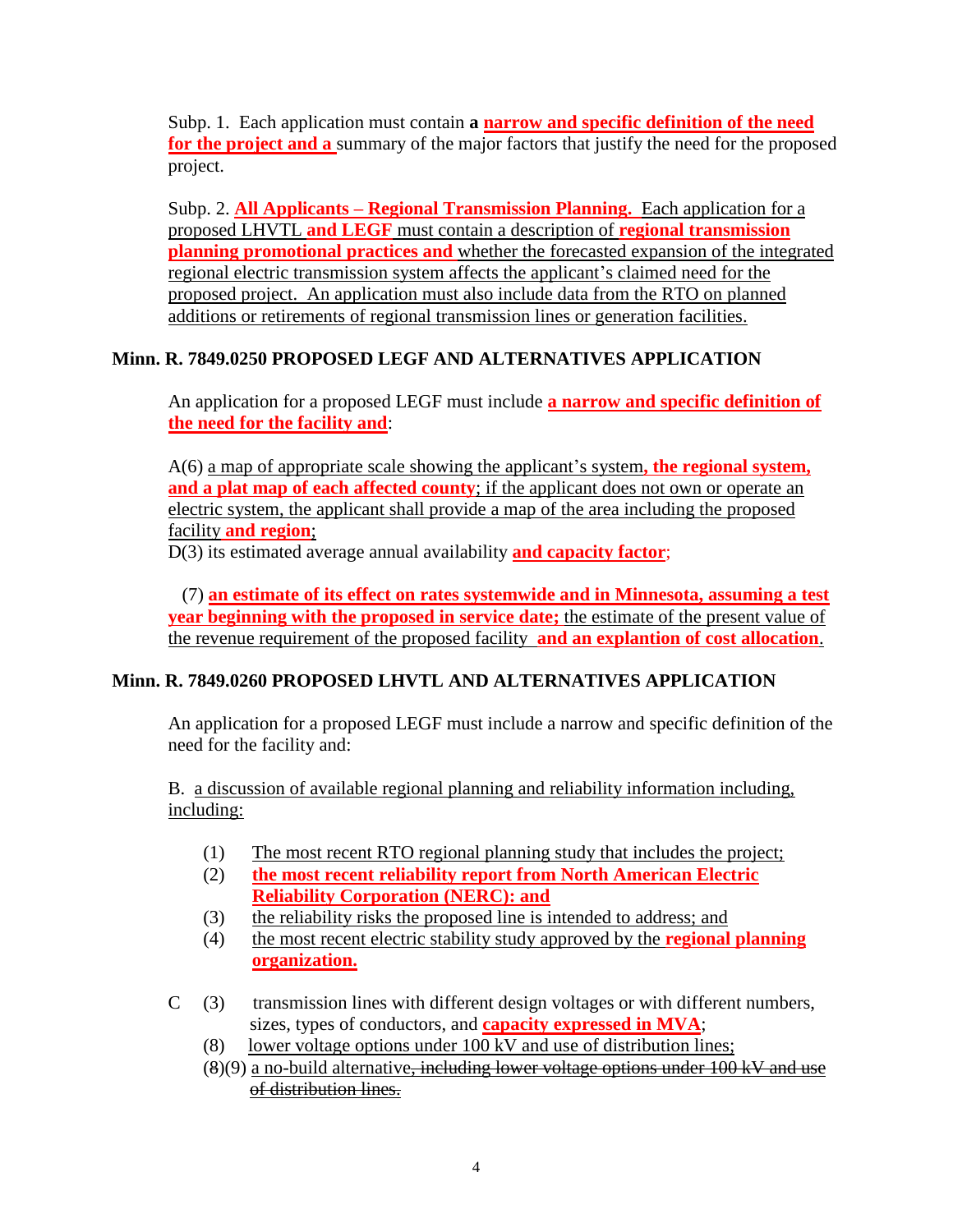## D. (6) (DO NOT DELETE)

## **Minn. R. 7849.0270**

The rule should require that co-incident and non-coincident peak both be provided.

**Content of forecast** (don't delete this section – utility applicants should have to demonstrate why these sections are not applicable. Perhaps specify that it's for utility applicants.)

## **ENVIRONMENTAL REVIEW**

## **Minn. R. 7849.1000 – 7849.2100 (ENVIRONMENTAL REVIEW)**

Authority specifically references only116D.04, but MEPA mandates Environmental Impact Statements and "environmental report" is not recognized or authorized by the statute.

## **Minn. R. 7849.1200 ENVIRONMENTAL REPORT. IMPACT STATEMENT.**

Minn. R. 7849 must be corrected to state "**IMPACT STATEMENT"** in each place where it says "Environmental Report." There is no statutory authority for an "Environmental Report" document, and it was invented by the Environmental Quality Board in past rulemaking proceedings under its rulemaking authority. It's time to correct this to provide the review mandated by the Minnesota Environmental Policy Act, Minn. Stat. ch. 116D, and Minnesota Environmental Rights Act, Minn. Stat. ch. 116B.

The deletions in 7849.0230; 7849.1300-2100 should not occur, and should instead be left as written and amended to incorporate "Impact Statement" rather than "Report."

**Alternatives Consideration**: After our discussion of "alternatives" ranging from requirements that alternatives be adequately considered under MEPA and NEPA, and the horrific spectre of "endless alternatives," I want to note that it's crucial that "alternatives" be part of not only environmental review, but of the need review, specifically system alternatives that could address the need for a given project proposal. See attached *'Non-Transmission Alternatives': FERC's "Comparable Consideration' Needs Correction*, Scott Hempling, Electricity Policy.com (May 2013). When reading Mr. Hempling's article, substitute "FERC" for "Commission" and "RTO" for "utility" or "applicant" and the need, responsibility and obligation for proposal and thorough consideration of alternatives is mirrored in proceedings before the Commission. This is an important concept that should be reflected in the rules.

Much as FERC's role of alternatives consideration "needs correction," the state's responsibility of alternatives consideration is as much in need of correction as FERC. The burden of proof and production is on the utility applicants, yet where alternatives are concerned, they are given short shrift in environmental review, and in a Certificate of Need proceeding, the burden improperly shifts to intervenors to "whether a more reasonable and prudent alternative to the proposed facility has not been demonstrated by a preponderance of the evidence on the record." Minn. R. 7849.0120(B). Information must be provided in the application regarding reasonable alternatives, and the criteria must address review of alternatives.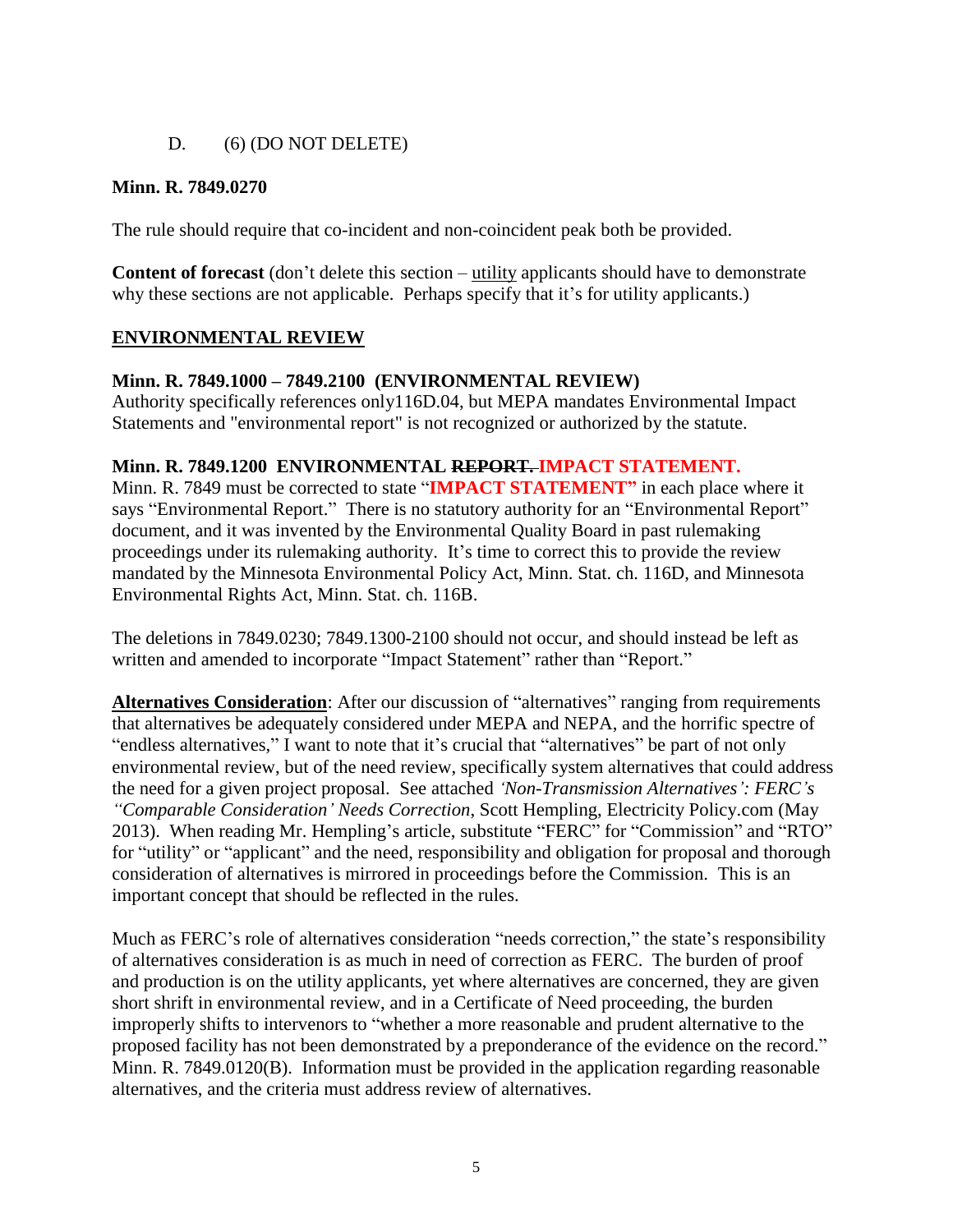The language of this point can be simply corrected to address the Applicant's burdens, as below, followed by the language in Subpart  $C(1),(2),(3)$ , and (4) (now D-G):

**C. whether the proposed project has been demonstrated to be the most reasonable and prudent alternative.**

**(1)** the appropriateness of the size, the type, and the timing of the proposed facility compared to those of reasonable alternatives;

**(2)** the cost of the proposed facility and the cost of energy to be supplied by the proposed facility compared to the costs of reasonable alternatives and the cost of energy that would be supplied by reasonable alternatives;

**(3)** the effects of the proposed facility upon the natural and socioeconomic environments compared to the effects of reasonable alternatives; and

**(4)** the expected reliability of the proposed facility compared to the expected reliability of reasonable alternatives;

At this time, we note the ever-important need for a public advocate or public intervenor and intervenor compensation for individuals and public interest and advocacy organizations. There is no entity in this or any proceeding before the Public Utilities Commission representing the public interest. Without a public advocate or public intervenor, the public interest is left without representation. Without funding, intervenors do not have resources to make their case.

These Comments are not all inclusive and I'll probably have more before the next meeting.

If you have any questions or require anything further, please let me know.

Very truly yours,

wolf Overland

Carol A. Overland Attorney at Law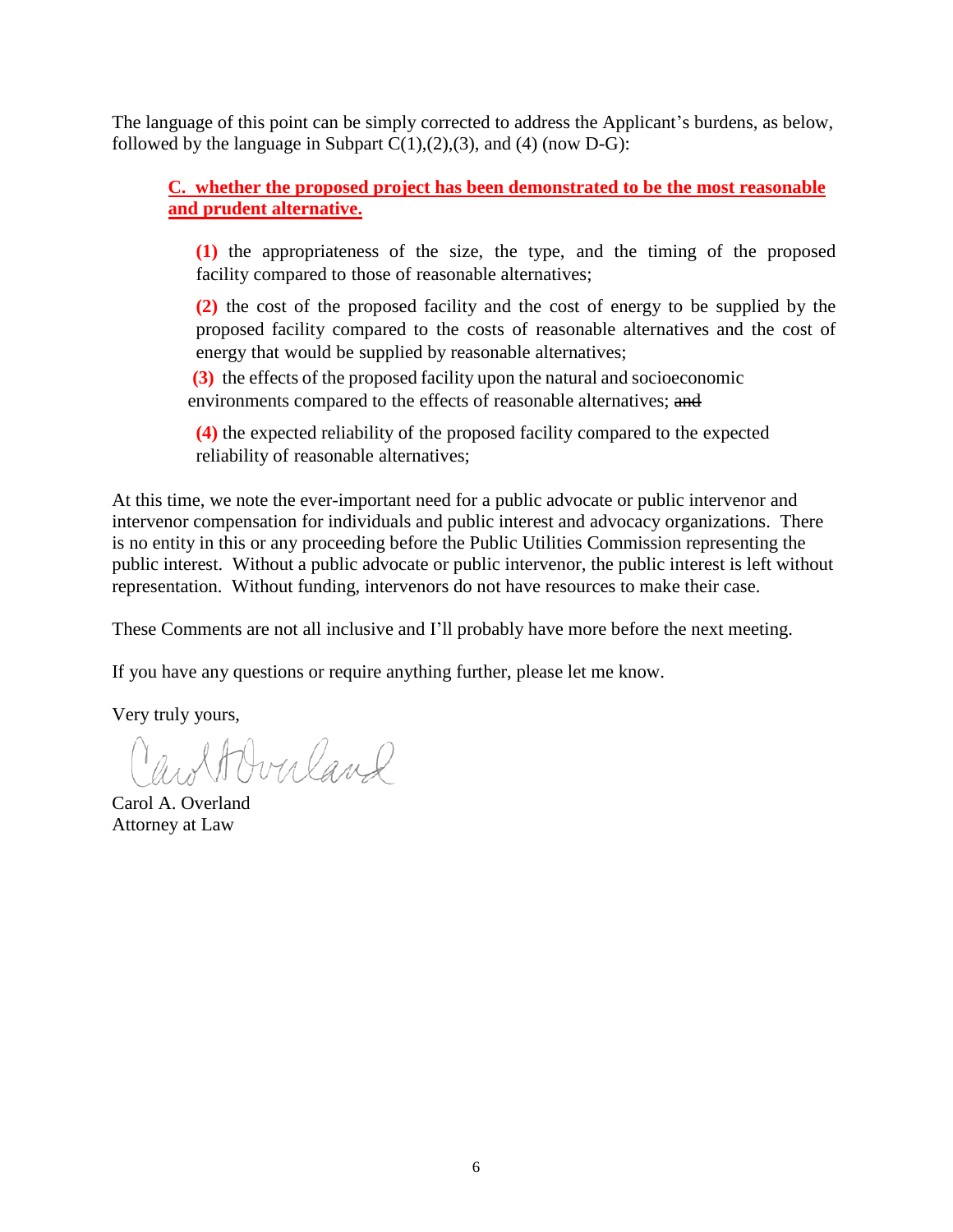## **Notice Form – Radio PSA**

# **Utility Infrastructure Application Public Service Announcement**

For immediate release Contact: (Project Proposer) (date) (date) (Agency Public Advisor)

ON (DATE), (PROJECT PROPOSER) FILED AN APPLICATION WITH THE PUBLIC UTILITIES COMMISSION FOR (DESCRIBE PROJECT WITH NAME OF PROJECT, AND SHORT DESCRIPTION OF INFRASTRUCTURE AND LOCATION).

LANDOWNERS AND RESIDENTS IN THE PROJECT AREA MAY BE AFFECTED BY THE PROJECT, AND LAND MAY BE TAKEN BY EMINENT DOMAIN FOR THIS PROJECT. THE APPLICATION IS AVAILABLE FROM PROJECT PROPOSER THROUGH A REQUEST AT ITS WEBSITE (ADDRESS HERE) OR BY CALLING (NUMBER HERE).

THE PUBLIC UTILITIES COMMISSION HAS A PUBLIC DECISION MAKING PROCESS AND OPPORTUNITY FOR PUBLIC COMMENT AND PARTICIPATION. PUBLIC MEETINGS WILL BE HELD IN THE PROJECT AREA AND NOTICE OF THESE MEETINGS WILL BE PROVIDED TO LOCAL GOVERNMENTS, LANDOWNERS, RESIDENTS AND MEMBERS OF THE PUBLIC. FOR FURTHER INFORMATION ON HOW TO PARTICIPATE, CONTACT (PUBLIC ADVISORX NAME) AT (EMAIL) AND (PHONE).

--30--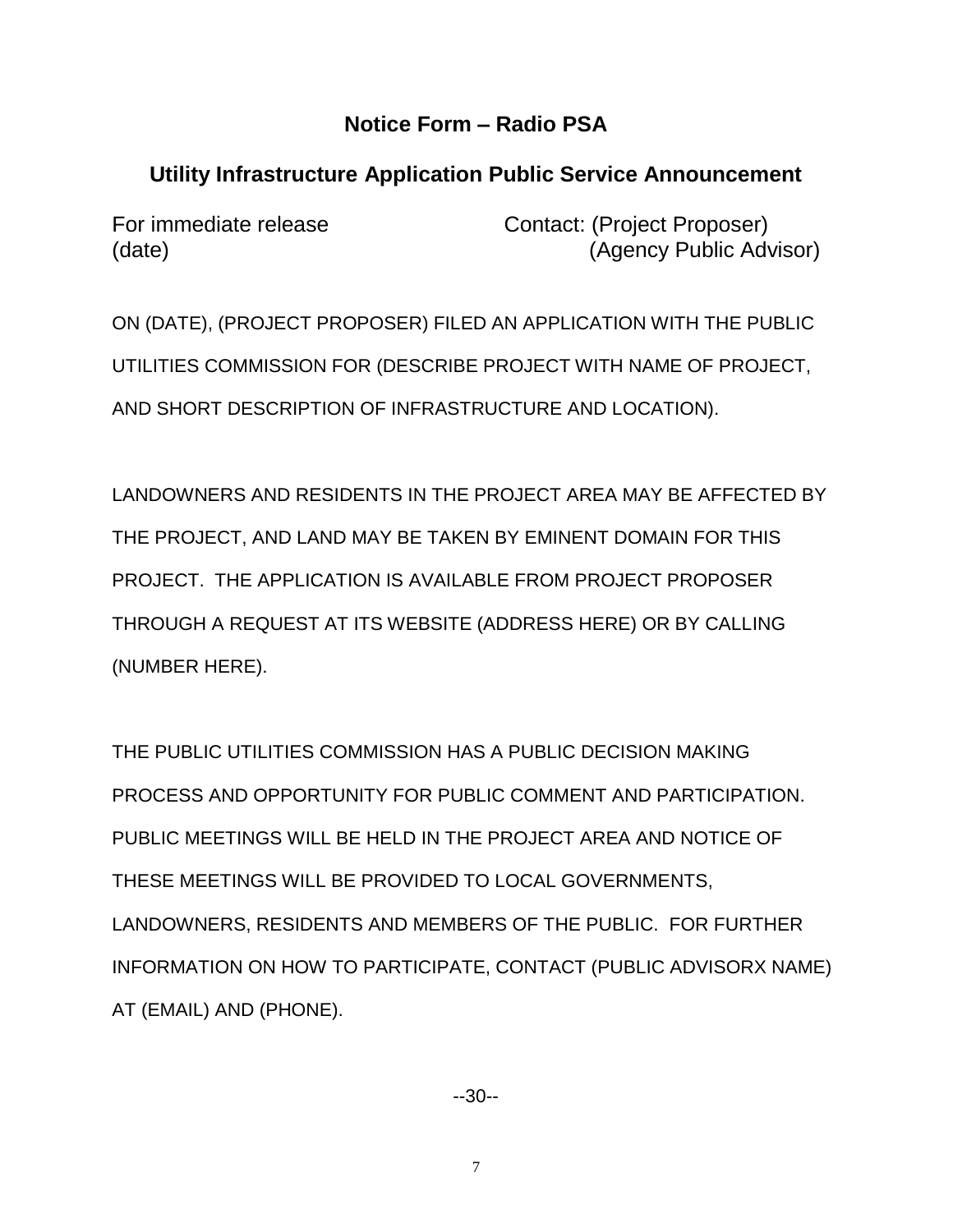# 'Non-Transmission Alternatives' : FERC's 'Comparable Consideration' Needs Correction

*Non-transmission alternatives will not receive the consideration they deserve – and consumers will lose the reliability and costsaving benefits NTAs may offer – unless FERC makes clear that transmission providers have an affirmative obligation to consider them.*

by Scott Hempling

# **I. Overview and Summary**

## **A. Transmission policy progress: 1996- 2013**

Since the early 1990s, FERC has issued a series of orders seeking to reconcile two conflicting facts:

- 1. Transmission facilities are controlled by individual utilities with retail monopolies over state-drawn service territories.
- 2. To accommodate consumers' varied power supply preferences cost-effectively while maintaining and enhancing reliability, we must integrate the planning,

**Scott Hempling** *is an attorney and expert witness with an international practice [\(www.scotthemplinglaw.com;](http://www.scotthemplinglaw.com/) 301-754-3869). A sought after speaker and analyst, he is an adjunct professor of law at Georgetown University Law Center and the former Executive Director of the National Regulatory Research Institute. He has a B.A., cum laude, from Yale University and a J.D., magna cum laude¸ from Georgetown Law. He wishes to acknowledge the contributions of Allison Clements and John Moore. He is, however, solely responsible for its content. This paper was prepared at the request of The Sustainable FERC Project and was funded by grant from the William and Flora Hewlett Foundation and the Energy Foundation.*

**EP ELECTRICITY POLICY.COM**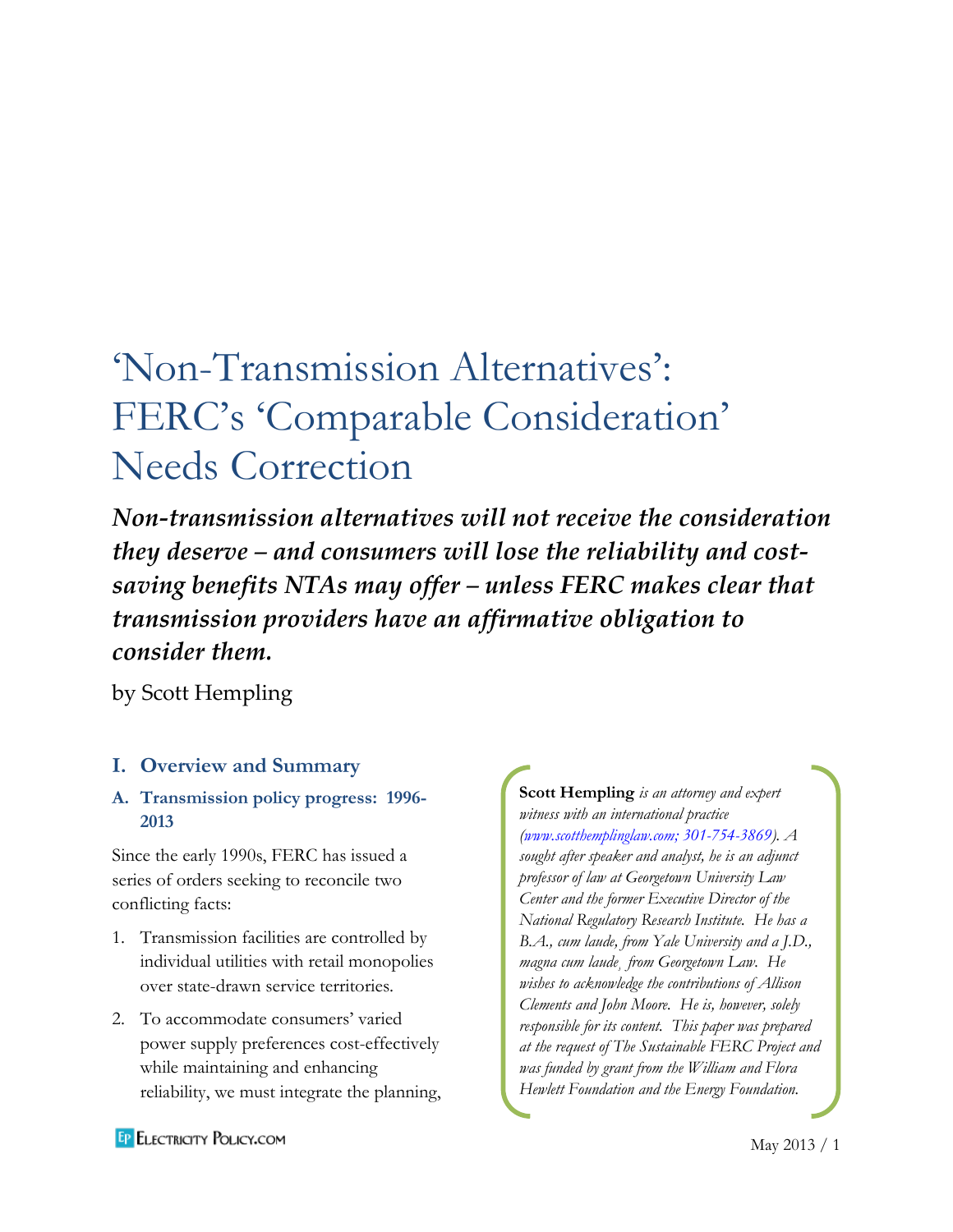pricing and operating of these transmission facilities over large regions that may span several utility service territories and state boundaries.

ERC's efforts have involved four major steps. *First*, Order 888, issued in 1996, aimed to stop undue discrimination by owners of transmission. It required each transmission owner to provide transmission service to all eligible customers on a non-discriminatory basis at just and reasonable rates. *Second*, some of those transmission providers, encouraged by [Order](http://www.ferc.gov/legal/maj-ord-reg/land-docs/RM99-2A.pdf)  [2000,](http://www.ferc.gov/legal/maj-ord-reg/land-docs/RM99-2A.pdf) formed  $\begin{array}{r} \begin{array}{c} \begin{array}{c} \end{array} \\ \begin{array}{c} \end{array} \\ \begin{array}{c} \end{array} \\ \begin{array}{c} \end{array} \end{array} \end{array}$ 

888 transmission service on a regional, nonpancaked basis, while also creating markets for energy, capacity and ancillary services. *Third*, Order 890 required each transmission provider to create a "coordinated and regional

planning process" consistent with nine principles: coordination, openness, transparency, information exchange, comparability, dispute resolution, regional coordination, economic planning studies, and cost allocation. These principles required transmission providers to consider all types of

resources on a comparable basis. *Fourth,* Order 1000 builds on the three prior actions by requiring all transmission providers—those inside RTOs, those outside RTOs, and the RTOs themselves—to do something new: make, and knit together, regional transmission plans. These plans must account for each region's known, likely and possible power supply preferences and supply alternatives. To be valid, these plans must have emerged from processes that give "comparable consideration" to options other than transmission.<sup>1</sup>

#### **A. Order 1000's goals remain unfulfilled**

Implicit in Order 1000's requirements is this goal: Where a transmission provider seeks cost recovery for a transmission project, it must ensure that the project is the survivor of objective, head-to-head comparisons with

regional transmission organizations. These RTOs would improve reliability and expand market boundaries by providing Order

*When a transmission provider seeks cost recovery for a transmission project, it must show that the project was the best of feasible alternative solutions, including NTAs.*

 $\overline{\phantom{a}}$ 

feasible alternative solutions, including non-transmission alternatives (NTAs). This goal protects customers from transmission charges that are excessive relative to

less costly and equally or more effective alternatives. Order 1000 thus changes the definition of obligatory transmission service. That service is not merely to transport electrons, not merely to link sources and sinks, but more broadly to plan and operate a region's transmission network most efficiently and cost-effectively to satisfy a region's varied needs.

> The Order 1000 compliance process has revealed a gap between FERC's aspirations

<sup>1</sup> Specifically, Order No. 1000 imposes on transmission providers "an affirmative obligation...to evaluate alternatives that may meet the needs of the region more efficiently or cost effectively [than local solutions]." (¶ 80). The regional processes must give "comparable consideration of transmission and nontransmission alternatives...." (¶ 155).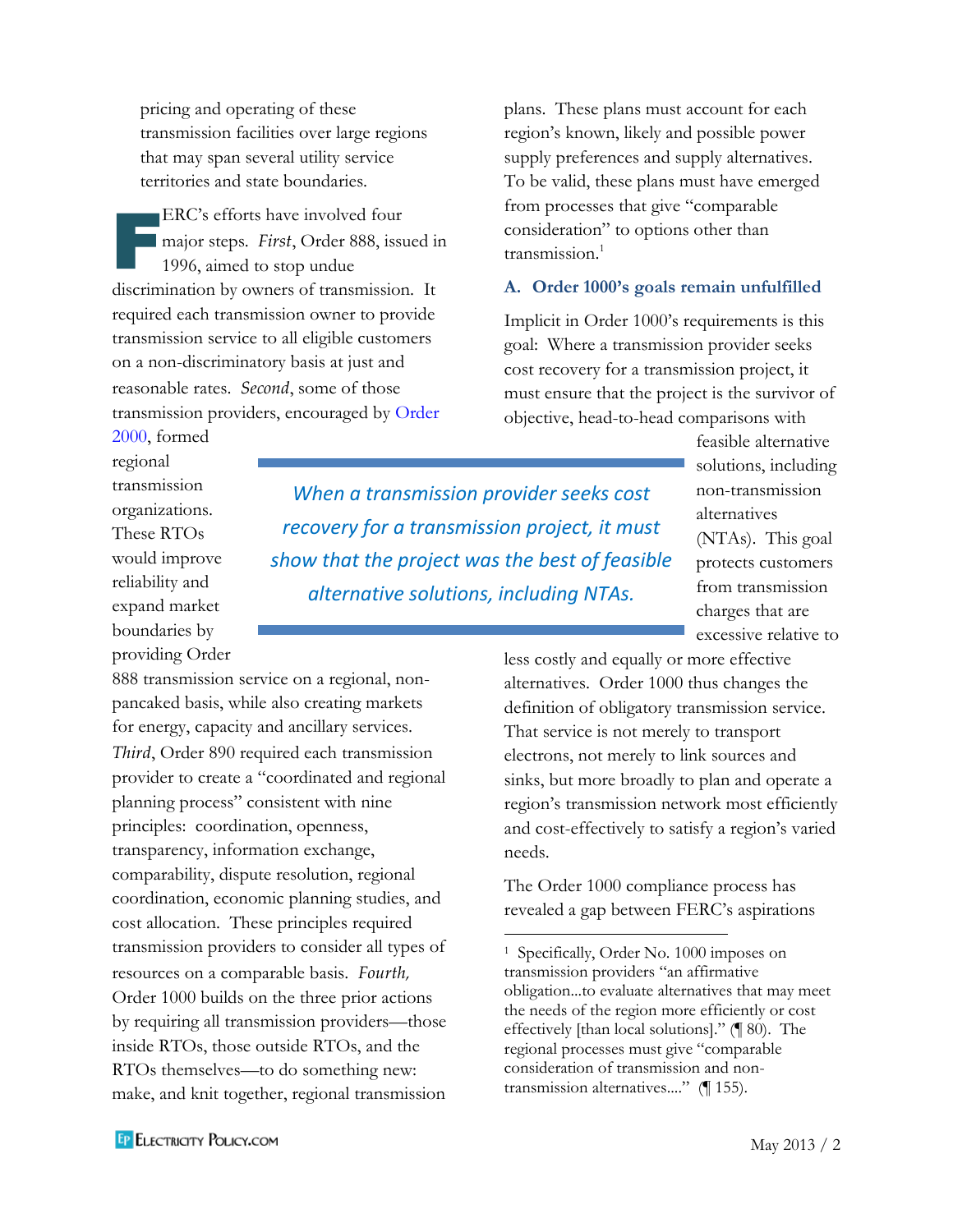and industry practice. This gap has three features:

- 1. FERC and many transmission providers have stated that a transmission provider's obligation to give "comparable consideration" to transmission and nontransmission alternatives applies only to NTAs proposed by participants in the transmission planning process. That is, a transmission provider does not have an independent obligation to search for and assess alternatives, such as when no one proposes any.
- 2. There is disagreement over whether the procedures for considering NTAs, as submitted by the regions, will ensure "comparable consideration."
- 3. A distinct problem concerns cost recovery. If a transmission proposal serves regional needs, the provider can allocate and recover the costs regionally through a FERC-jurisdictional tariff. There is no comparable opportunity for regional cost allocation of an NTA because an NTA, by definition, is not "transmission" subject to FERC jurisdiction.

#### **B. Purpose and summary**

This paper assesses whether this state of affairs conflicts with the Federal Power Act and, if so, what corrections are necessary. Of Order 1000 requires transmission providers to assess only those NTAs that have proponents – thus authorizing transmission providers to disregard NTAs that lack proponents – it violates the Act's just and reasonable standard. Consideration of NTAs is a "practice … affecting" jurisdictional rates for transmission service and wholesale sales." For those rates to be just and reasonable, they

must be based on costs that emerge from a prudent process. As found by courts and Commission precedent, prudent action is action engaged in by a reasonable person under the circumstances faced by that person.

A person with market power over an essential service, charged by statute with a duty to provide that service at just and reasonable rates, does not act reasonably by waiting passively for options to appear, rather than identifying and evaluating those options independently. Although some FERC precedent awards the utility a presumption of prudence (shifting to intervenors the burden of showing imprudence), that presumption makes no sense in these circumstances, because the combination of provider market power and bias (due to its opportunity to recover profitably through rate-base its transmission investment) means that the provider's self-interest conflicts with its statutory obligation.

hat NTAs may not themselves be FERC-jurisdictional services (if they are not the transmission of electric energy or the wholesale sale of electric energy) does not excuse transmission providers from considering them. Ample precedent allows, and requires, FERC and providers of FERCjurisdictional service to take into account nonjurisdictional facts. are<br>The Text<br>are<br>are

In short, the Federal Power Act obligates FERC to impose on transmission providers an affirmative obligation to identify all feasible non-transmission solutions to transmission needs. This paper concludes with recommendations on how FERC can fashion this requirement. The recommendations focus on actions not only by FERC, but also by RTOs, non-RTO regional processes, other

**EP ELECTRICITY POLICY.COM**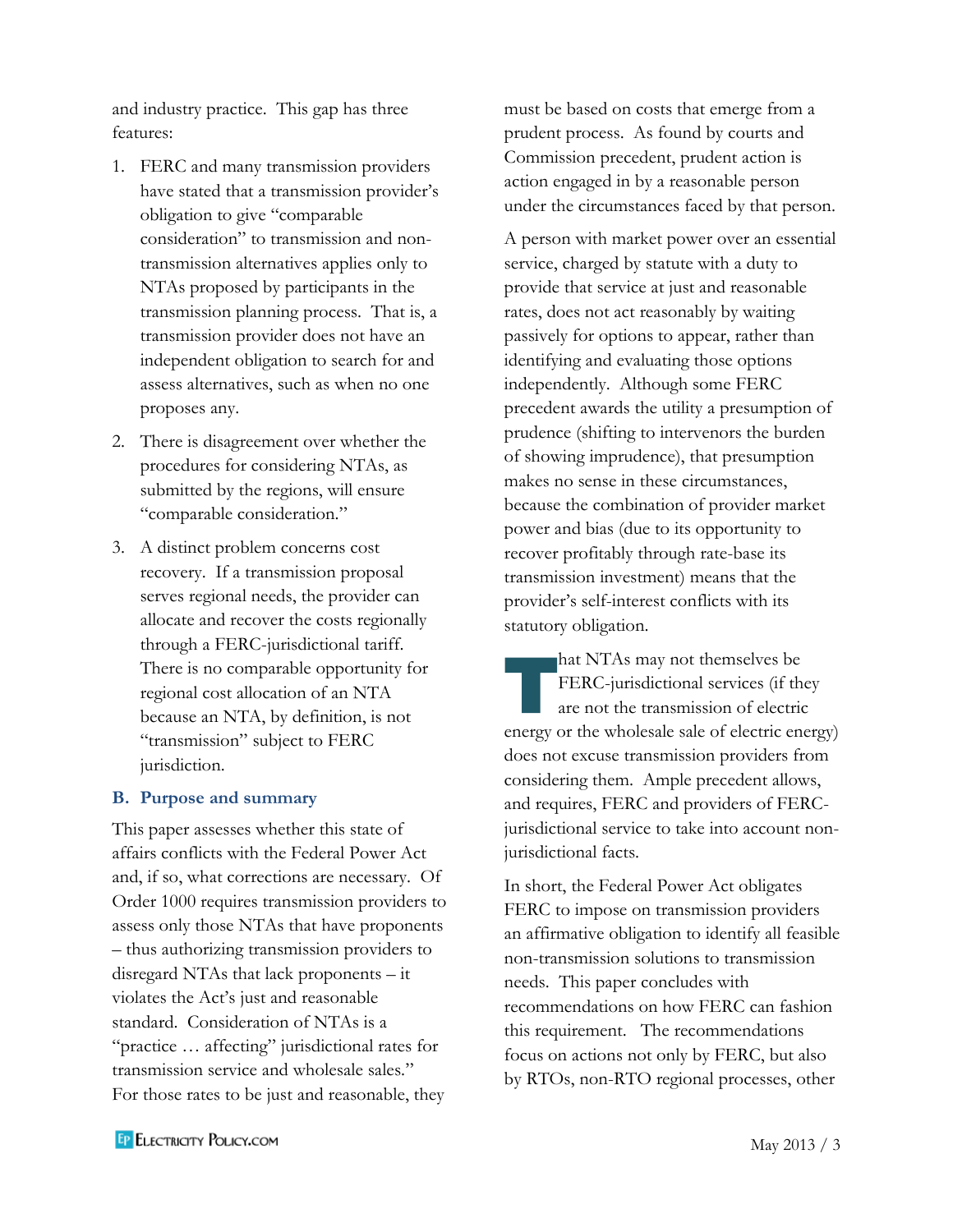transmission providers and state regulatory commissions.

## **C. 'Non-transmission alternative' defined**

There has been some confusion over this phrase, which Order 1000 does not define. It is necessary to distinguish among four concepts. The first three concepts fit within the statutory phrase "transmission of electric energy in interstate commerce,"<sup>2</sup> which triggers FERC jurisdiction. The fourth does not.

- 3. *Equipment that when operated "mimic[s] a wholesale transmission function."* An example is the storage devices described in *Western Grid Development, LLC*, 130 FERC ¶ 61,056 (2010). FERC deems such equipment to be providing a transmission service because it "mimics" a transmission function.
- 4. *NTA—an alternative to transmission service.* An alternative to transmission service is, by definition, not transmission service; it

is a substitute for transmission service.

The four concepts are distinct but are easily confused when language is imprecise. For example, if something is an "alternative" to conventional

transmission service but acts as an ancillary service, it is "transmission service" because Order 888 defined "ancillary services" to be part of transmission service. The same goes for something that, in its operation, "mimics" transmission service. And if it is "transmission service," it cannot logically be an NTA, because something that is "transmission" cannot be "non-transmission."

One source of confusion is the distinction between *technology* and *function*. What makes

mean, roughly, "services that ensure the availability of sufficient electricity at all times to meet fluctuating levels of demand." *Blumenthal v. FERC*, 552 F.3d 875, 878 (D.C. Cir. 2009). The six ancillary services are: (1) scheduling and dispatching services, (2) load following service, (3) energy imbalance service, (4) system protection service, (5) reactive power/voltage control service, and (6) loss compensation service.

 $\overline{\phantom{a}}$ 

*If demand response in a particular location defers or avoids the need to build transmission to carry power to that location, then it is an alternative to transmission—an NTA.*

 $\overline{\phantom{a}}$ 

strung on towers and poles. 2. *Ancillary services:* These are the six services

over wires

1. *Conventional transmission* 

the

described in Order 888 as a sub-category of transmission service. They are needed to provide basic transmission service to a customer. These services range from actions taken to effect the transaction (such as scheduling and dispatching) to those that are necessary to maintain the integrity of the transmission system during a transaction (such as load following and reactive power support). Other ancillary services are needed to correct for the effects associated with undertaking a transaction (such as energy imbalance service).<sup>3</sup>

*service:* This is transportation of electrons

<sup>&</sup>lt;sup>2</sup> Federal Power Act  $\S 201(b)(1)$ .

<sup>3</sup> Order 888 at text adjacent to n.348. The D.C. Circuit has paraphrased FERC's definition to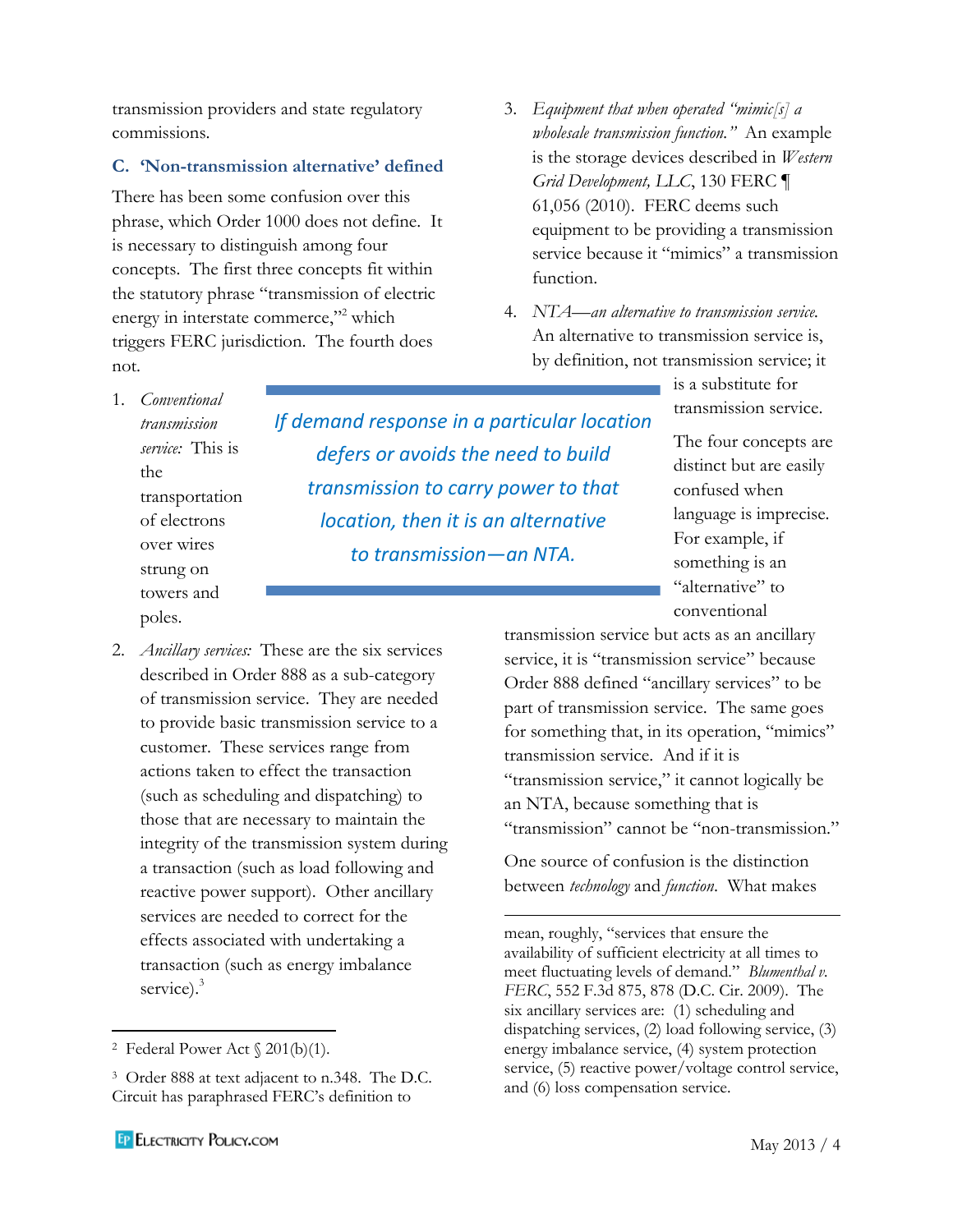something "transmission" for purposes of the Act is that it performs the *function* of "transmission of electric energy." FERC's six "ancillary services," for example, can all be performed by generation equipment (a technology). But because these services are "needed to provide basic transmission service to a customer" (a function), FERC deems them to be transmission.

emand response is not, on the surface, a "transmission" technology, but can be used by RTOs to perform an ancillary service function.<sup>4</sup> On the other hand, not all demand response necessarily performs a transmission function. If by reducing demand, a demand response investment in a particular location defers or avoids the need to build transmission to carry power to that location, then it is an alternative to transmission—an NTA. Energy storage technologies, depending on their function, can act as transmission or non-transmission. D

**II. Transmission providers have a statutory obligation to identify and consider all feasible non-transmission alternatives to transmission projects regardless of whether others propose such alternatives.**

## **A. The Federal Power Act applies to transmission providers' 'practices' concerning non-transmission alternatives.**

Section 206(a) provides that if a public utility's "practice ... affecting" a FERC-jurisdictional rate is "unjust, unreasonable, unduly discriminatory or preferential," FERC must determine the appropriate practice and "fix" it by order.<sup>5</sup> This provision gives FERC authority to order transmission providers to invite and consider NTAs on a basis comparable to proposed transmission projects.

## **1. What is a 'practice' and how does it 'affect' a jurisdictional rate?**

In the context of Section 206(a), the term "practice" refers to "actions habitually being

4 See FERC Order No. 719, 125 FERC ¶ 61,071

<sup>(</sup>Oct. 17, 2008), adding  $$35.28(g)(1)(i)(A)$  of the Commission's rules. The rule requires that each "independent system operator or regional transmission organization that operates organized markets based on competitive bidding for energy imbalance, spinning reserves, supplemental reserves, reactive power and voltage control, or regulation and frequency response ancillary services (or its functional equivalent in the Commission-approved independent system operator's or regional transmission organization's tariff) must accept bids from demand response resources in these markets for that product on a basis comparable to any other resources…."

 $\overline{\phantom{a}}$ 5 Section 206(a) provides in part:

Whenever the Commission, after a hearing had upon its own motion or upon complaint, shall find that any rate, charge, or classification, demanded, observed, charged, or collected by any public utility for any transmission or sale subject to the jurisdiction of the Commission, or that any rule, regulation, practice, or contract affecting such rate, charge, or classification is unjust, unreasonable, unduly discriminatory or preferential, the Commission shall determine the just and reasonable rate, charge, classification, rule, regulation, practice, or contract to be thereafter observed and in force, and shall fix the same by order.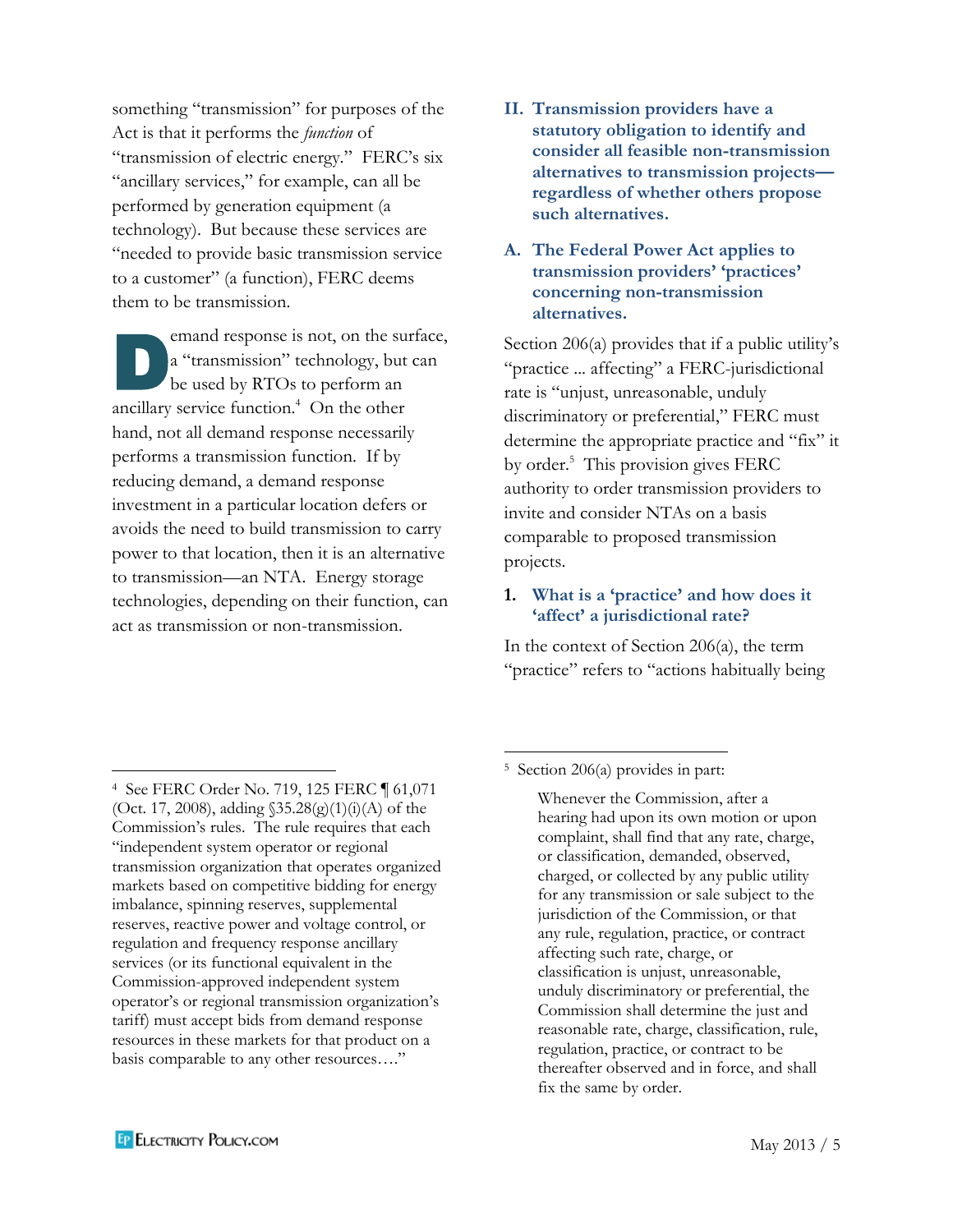taken by a utility in connection with a rate...." A practice is a "consistent and predicable course of conduct of the supplier that affects [the utilities'] financial relationship with the consumer." 7 FERC has "broad bounds of discretion [] to give concrete application to" the term "practices." 8 This discretion "is limited to those methods or ways of doing things on the part of the utility that directly affect the rate or are closely related to the rate – not all those remote things beyond the rate structure that might in some sense indirectly or ultimately do so."<sup>9</sup>

8 *City of Cleveland v. FERC*, 773 F.2d 1368, 1376 (D.C. Cir. 1985) (referring to Section 205(c)'s directive to utilities to file their "practices" with the commission).

9 *California Independent System Operator*, 372 F.3d at 403 (FERC's power to fix "practices" does not include the power to order changes to the utility's board). The Court there warned that although there is "an infinitude of practices affecting rates and service," (citing *City of Cleveland* at 1376), there is not "also an infinitude of acceptable definitions for what constitutes a 'practice....'" FERC does not have the authority "to regulate anything done by or connected with a regulated utility, as any act or aspect of such an entity's corporate existence could affect, in some sense, the rates." *California Independent System Operator*, 372 F.3d at 401.

Note that the Court's statement (in the text above), that FERC's authority is limited to practices "that directly affect the rate or are closely related to the rate," is narrower than what the statute says. The statute says only "affects," not "directly affect or … closely related to…." Perhaps it was the Court's irritation with FERC's extraordinary reach into a corporate board that led it to use language narrower than the statutory text.

The Commission has relied on its authority over "practices ... affecting" jurisdictional rates to (a) modify deficiency charges for capacity; $^{10}$  (b) modify the allocation of a minimum capacity obligation among the loadserving entities within a regional transmission organization's footprint; <sup>11</sup> and (c) require regional transmission organizations to accommodate bids for demand response in organized ancillary service markets.<sup>12</sup>

#### **2. How do a transmission provider's 'practices' concerning NTAs 'affect' jurisdictional rates?**

A "practice" of considering NTAs "affects" FERC-jurisdictional rates in at least six ways:

a. A lower-cost NTA replacing a higher-cost transmission solution reduces the

 $\overline{\phantom{a}}$ 

10 See *Municipalities of Groton, et al. v. FERC*, 587 F.2d 1296, 1302 (D.C. Cir. 1978) (upholding FERC's authority to examine and modify a "deficiency charge" imposed on members of the New England Power Pool, because the charge was "at least a rule or practice affecting the charge" for jurisdictional services; specifically wholesale power and reserve service).

11 *Connecticut Dep't of Public Util. Control v. FERC*, 569 F.3d 477 (D.C. Cir. 2009) (holding that FERC had authority to review ISO New England's annual calculation of the minimum amount of wholesale electric capacity that must be available to assure reliable service in the New England region; among other things, this "Installed Capacity Requirement" helped "find the right price," making it a "practice . . . affecting rates"). See also *Cal. Indep. Sys. Operator Corp.*, 119 FERC ¶ 61,076, at PP 540-56 (2007) (finding that maintaining adequate resources falls within Commission jurisdiction because it has a direct and significant effect on wholesale rates and services); *ISO New England, Inc.*, 119 FERC ¶ 61,161, at PP 18-30 (2007) (same).

12 FERC Order 719-A, 128 FERC ¶ 61,059 at PP 46-48 (2009).

 $\overline{\phantom{a}}$ 6 *California Independent System Operator v. FERC*, 372 F.3d 395, 400 (D.C. Cir. 2004).

<sup>7</sup> *California Independent System Operator*, 372 F.3d at 403 (quoting *Mich. Wisc. Pipeline Co*., 34 F.P.C. 621, 626 (Aug. 30, 1965)).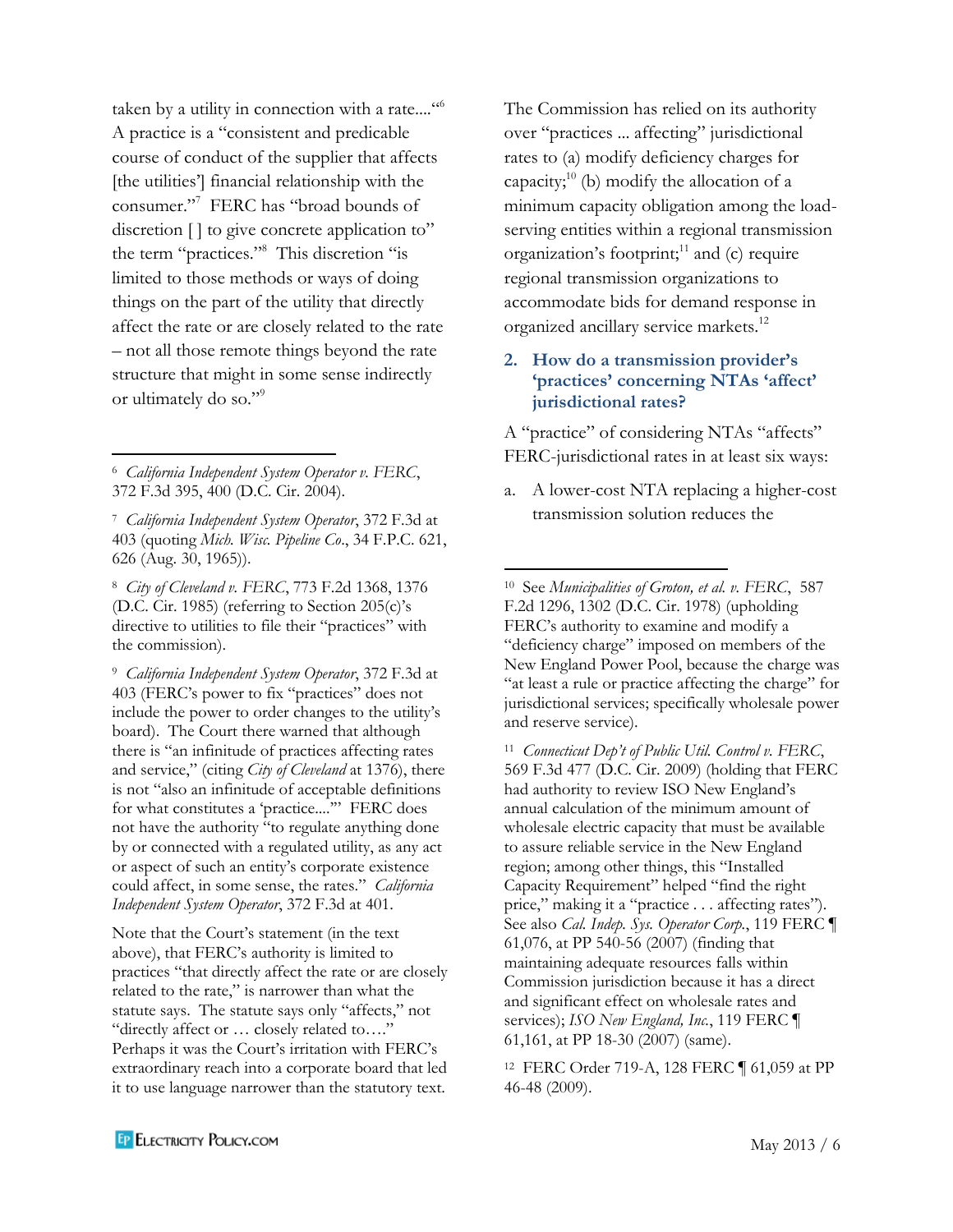delivered cost of wholesale power, thus reducing wholesale rates.

- b. Competition from NTAs will induce providers of transmission service to lower their own costs. Transmission providers usually have market power, and therefore are insulated from market forces. But transmission market power can be tamed by subjecting it to competition from NTAs, just as generator market power can be tamed by subjecting it to competition from demand response—a point that FERC made in Orders [719](http://www.ferc.gov/whats-new/comm-meet/2008/101608/E-1.pdf) and [745.](http://www.ferc.gov/EventCalendar/Files/20110315105757-RM10-17-000.pdf)
- c. Stimulating an NTA market will reduce the cost of NTAs themselves, an effect which then multiplies the prior two effects.
- d. Continuous comparisons between NTAs with transmission will improve the transmission planning process. What begins as a project-by-project competition between NTAs and transmission can evolve into a process where NTAs, as potential lower cost alternatives, become the "base case" assumption against which transmission is measured. That planning process will discipline transmission costs.
- e. NTAs improve system reliability by reducing the loads on transmission lines and the number of transmission lines that are vulnerable to outages caused by storm or sabotage. Since physical equipment needs to be backed up by redundant equipment, fewer vulnerable lines mean fewer redundant lines, thereby reducing transmission costs and rates.
- f. NTAs affect not only transmission costs, but wholesale power prices as well. NTAs do more than merely provide a lower-cost

substitute for particular transmission facilities. By reducing load on transmission lines, NTAs change power flows, potentially easing congestion in ways superior to the proposed transmission project. Reducing congestion reduces wholesale power prices. Absent NTAs (when they are less costly than transmission), generation will be more expensive than necessary because the LMP price at any location is based in part on the cost of transmission to that location. If an NTA is lower than the cost of transmission but is excluded from the market because the transmission provider fails to consider it, then the LMP will be higher than necessary.

hese benefits demonstrate the linkage between NTAs and FERCjurisdictional rates. This linkage, in turn, establishes FERC's authority to declare that transmission providers' failure to give careful, comparable, prudent consideration of NTAs is a "practice ... affecting rates" that FERC can investigate, find unjust and unreasonable, and modify by requiring different practices. Those different practices, as discussed in Part II, can include holding an open competition for alternatives to transmission, managed by an independent entity (in RTO regions, the RTO) with no stake in the outcome, at a stage sufficiently early in the planning process to give all alternatives—transmission and nontransmission—comparable opportunities to compete. (FERC is already encouraging competition among transmission providers by eliminating the incumbent's "right of first refusal" to build transmission for regional purposes. The right of first refusal had nes<br>The bett<br>Juri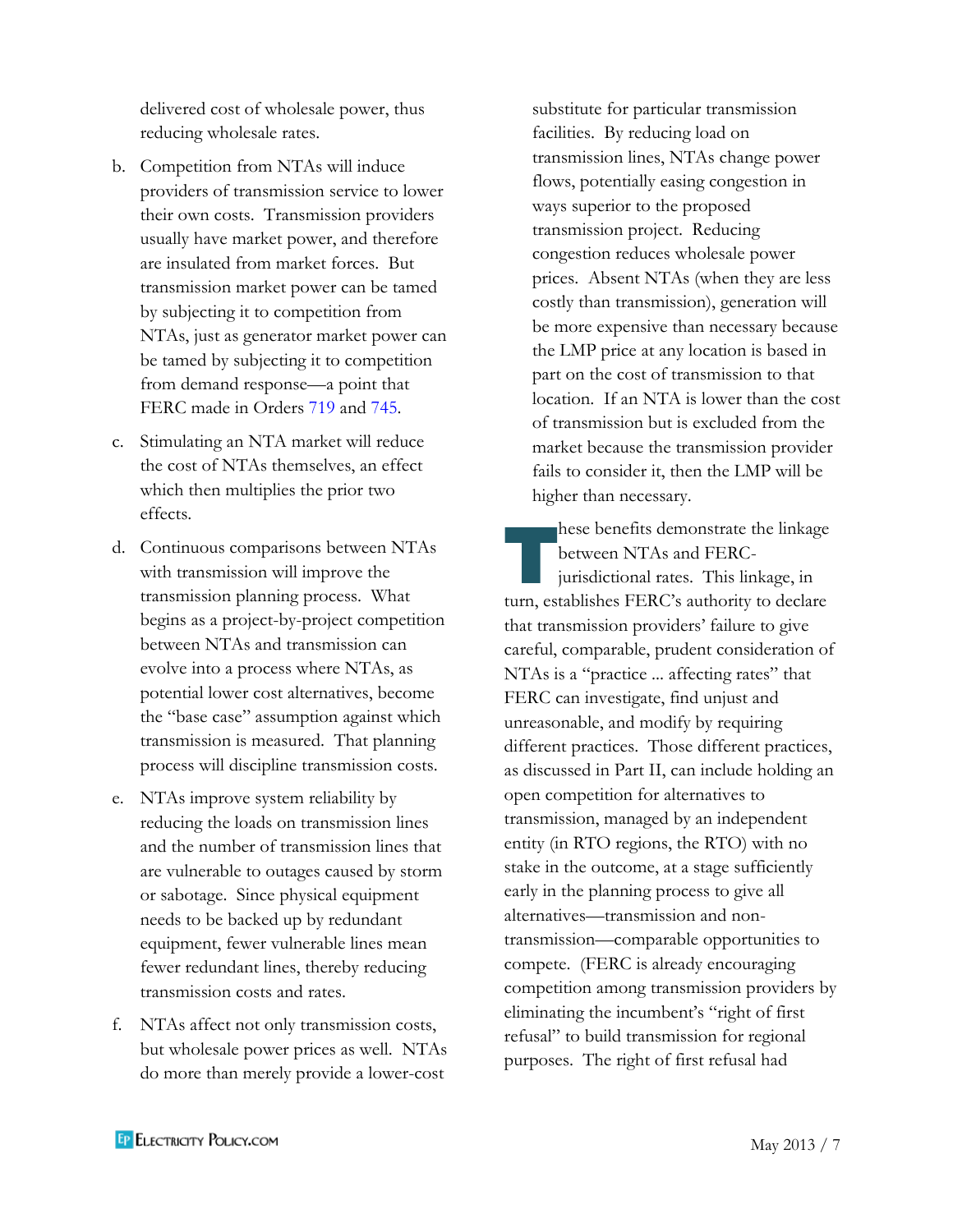blocked non-incumbents from competing to supply transmission in specific situations.)

## **B. The Federal Power Act's 'just and reasonable' standard requires transmission providers to consider all feasible alternatives to transmission projects.**

Order 1000 appears to mean that if no one proposes an NTA, a transmission provider has no obligation to consider NTAs. If that is FERC's policy, it subjects consumers to the risk of excess costs, in conflict with the Federal Power Act's consumer-protection purpose.<sup>13</sup> This purpose, embodied in the Act's "just and reasonable" language and FERC's prudence standard, requires public utilities to minimize all costs.

#### **1. The prudence standard**

In a competitive power market, if a seller bases its price on costs that fail to consider all feasible alternatives, it may lose customers to lower-cost competitors. It is the duty of regulators to mimic that competitive pressure by disallowing transmission costs that exceed feasible alternatives. This disallowance of imprudent transmission costs is regulation's substitute for competitive power market forces.<sup>14</sup> Companies whose survival depends

14 See *Midwestern Gas Transmission Co.*, 36 F.P.C. 61 (1966) ("Managements of unregulated businesses

on winning competitively must be alert to all options. Utilities that want cost recovery must do the same. This logic is echoed in decades of court decisions<sup>15</sup> as well as FERC precedent.<sup>16</sup> A utility must demonstrate that it

 $\overline{\phantom{a}}$ 

... have no alternative to efficiency," utility management "does not have quite the same incentive."), *aff'd sub nom.*, *Midwestern Gas Transmission Co. v. FPC*, 388 F.2d 444 (7th Cir. 1968); *Democratic Central Committee of the Dist. of Columbia v. Washington Metropolitan Area Transit Comm'n.*, 485 F.2d 786, 808, 810-11, 822 (1973) (price regulation substitutes for the "pressures of competitive markets, to prevent regulated companies from becoming 'high cost-plus compan[ies]' and to secure efficiency in the allocation of resources."); *Gulf States Utilities Co. v. Louisiana Public Service Commission*, 578 So. 2d 71, 94 (La. 1991) ("If a competitive enterprise tried to impose on its customers costs from imprudent actions, the customers could take their business to a more efficient provider. A utility's ratepayers have no such choice. A utility's motivation to act prudently arises from the prospect that imprudent costs may be disallowed.") (quoting *Long Island Lighting Co.*, 71 P.U.R. 4th 262 (N.Y. Pub. Serv. Comm'n, 1985)).

15 The just and reasonable standard imposes on utilities an affirmative obligation to find alternatives. They must "operate with all reasonable economies," *El Paso Natural Gas Co. v. FPC*, 281 F.2d 567, 573 (5th Cir. 1960); charge prices based on "lowest feasible cost," *Potomac Electric Power Co. v. Public Service Comm'n*, 661 A.2d 131, 138 (D.C. App. 1995); and use all available cost saving opportunities, *Midwestern Gas Transmission Co.*, supra, 36 F.P.C. at 70.

16 See *Minnesota Power & Light Co.*, 11 FERC ¶ 61,313 at p. 61,659 (1980) ("The combination of self-dealing, the selection of a questionable pollution control process, and the failure either (or both) to secure a performance guarantee and to seek damages constitutes overwhelming evidence of *imprudence* by MP&L and its Board of Directors.") (emphasis added); *Virginia Electric Power Co.*, 15 FERC ¶ 61,052 (1981) ("Disallowance of the repair costs would be a compelling conclusion had it been demonstrated that VEPCO executed a contract that left it

<sup>13</sup> *Public Systems v. FERC*, 606 F.2d 973, 979 n.27 (D.C. Cir. 1979) ("Both the Natural Gas Act and the Federal Power Act aim to protect consumers from exorbitant prices and unfair business practices. This purpose can be seen in the statutory requirement that rates be just, reasonable, and nondiscriminatory...."); *City of Detroit v. FPC*, 230 F.2d 810, 817 (D.C. Cir. 1955) (the Natural Gas Act's "primary aim" is "to guard the consumer against excessive rates"; numerous other court decisions hold that the NGA and the FPA are to be interpreted consistently).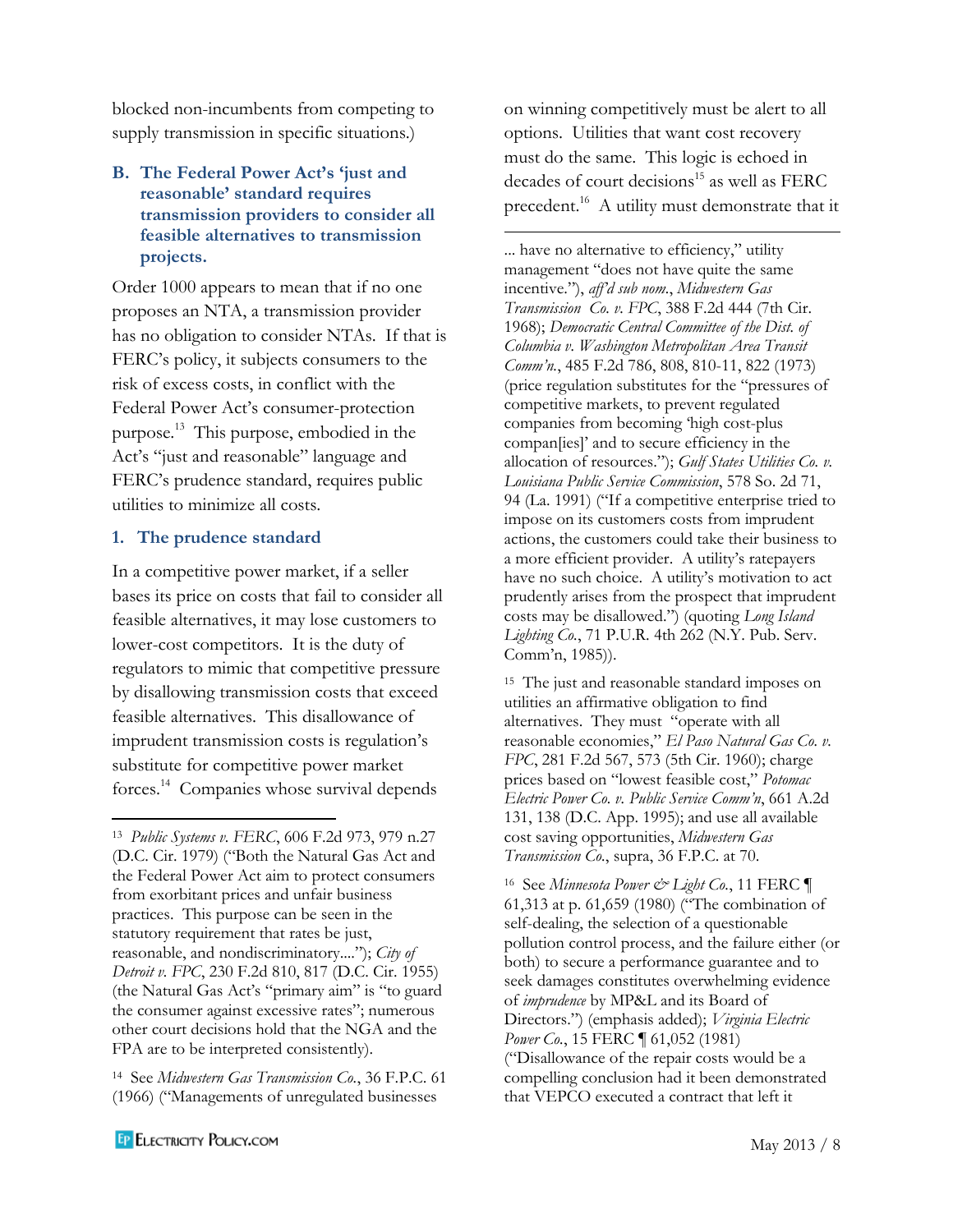"went through a reasonable decision-making process to arrive at a course of action and, given the facts as they were or should have been known at the time, responded in a reasonable manner." 17

n short, for cost-based rates to be just and reasonable, the costs reflected in those rates must be reasonable costs. For costs to be reasonable, the process by which they are incurred must be prudent. It is not prudent for a public utility not to consider all n sl<br>reas<br>rate

patient expects his dentist to know the state of the art. To maintain her expertise, the dentist doesn't depend on her patients, focus groups, or sellers of dental equipment. She studies medical journals, attends professional conferences, consults with high-performing peers, and takes regular re-certification tests. Anything less would be negligence. Applying this reasoning to NTAs: The Order 1000 obligation to "consult [ ] with stakeholders" on alternatives (Order 1000 at ¶ 68) cannot substitute for the transmission provider's

feasible alternatives. The costs that emerge from an imprudent process—one that ignores alternatives cannot be reasonable costs.

Consider the analogy to negligence law. "The standard for

 $\overline{a}$ 

determining whether utility management has acted imprudently is akin to the common-law standard for negligence: Did the utility act in a manner consistent with the performance of other similarly-situated contemporary utilities? If it did, its action cannot fairly be deemed the result of imprudent management."<sup>18</sup> A

without remedy for the *negligent* acts of its contractor and left the ratepayers to pay the bill.") (emphasis added).

17 *Cambridge Electric Light Co.*, 86 P.U.R. 4th 574 (Mass. Dept. of Pub. Utils. 1983).

18 *Arizona Public Service Corp.*, 21 F.E.R.C. ¶ 63,007 at p. 65,103 (1982) (initial decision), aff'd in relevant part, 23 F.E.R.C. ¶ 61,419 (1983). See also Appeal of Conservation Law Foundation, 127 N.H. 606, 507 A.2d 652, 673 (N.H. 1986) (describing the prudence standard as "essentially apply[ing] an analog of the common law negligence standard for determining whether to exclude value from rate base").

*For cost-based rates to be just and reasonable, the costs they reflect must be reasonable costs. For costs to be reasonable, the process by which they are incurred must be prudent.*

obligation to use its own expertise to identify and compare alternatives. When proposing a regional transmission project for cost allocation after Order 1000, the transmission provider cannot discharge its

evidentiary burden by saying merely, "We looked at the solutions others proposed." A reasonable person would not restrict her options to those suggested by self-interested entities looking to sell their own services, consumers hoping to minimize their shortterm costs, and underfunded nongovernmental organizations lacking technical expertise. The prudence standard requires the transmission provider to identify and examine every feasible alternative, regardless of whether someone else proposed it.

#### **2. The relationship of prudence to costeffectiveness**

In the Order 1000 discussions, some have described the standard for transmission planning as one of "cost-effectiveness." Because both terms, cost-effectiveness and prudence, are in use (as noted above, key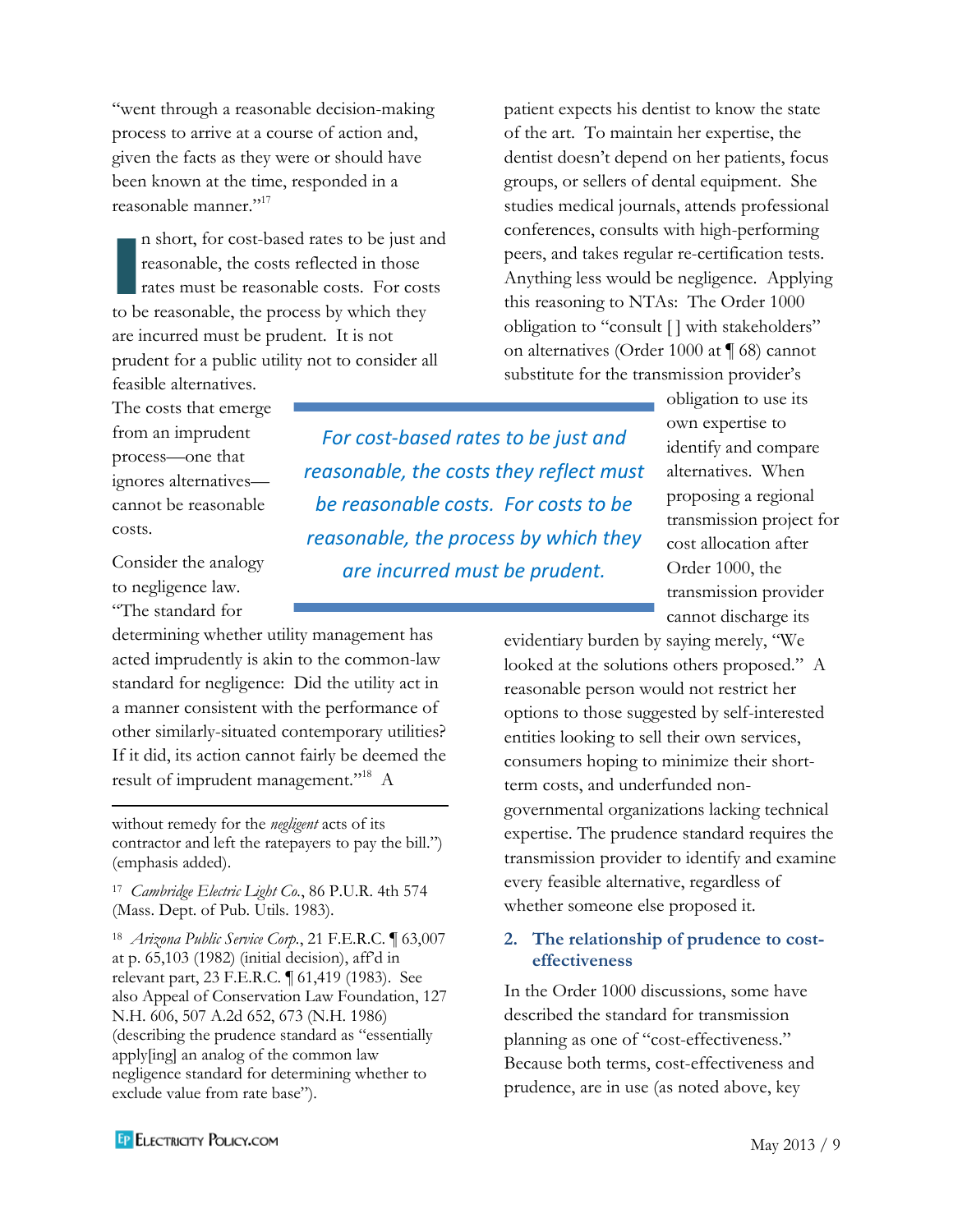FERC decisions talk of prudence), it is necessary to understand their relationship.

Cost-effectiveness is a characteristic of an *outcome*. An outcome is cost-effective if its benefit-cost ratio exceeds that ratio of all feasible alternatives. (An option that comes in second place, one that has a benefit-cost ratio that is positive but less positive than some other option, is not the cost-effective choice. It is wasteful, because it leaves something on the table; it sacrifices benefits that are attainable. It is economically inefficient. A fully competitive market would not tolerate that result. Nor can regulation.<sup>19</sup>

Prudence, in contrast, is a characteristic of a *decision-making process*. A decision-making process is prudent if it contains the procedures and professionalism that a reasonable person would use to make the decision at issue. Prudence is essential to cost-effectiveness. A decision that is imprudent cannot produce a cost-effective result, except by blind luck.

Prudence does not guarantee a cost-effective result. Decisions must deal with uncertainties. A utility might prudently gather the facts, identify uncertainties, analyze the probabilities of possible results, weigh the values necessary to choose among options given the

uncertainties, but still make a choice that turns out to be higher cost than a non-chosen option. This result—a prudent decision producing an outcome that is not costeffective—is unavoidable because no decision can guarantee a result.

Although prudence does not guarantee a costeffective result, it is a prerequisite for costeffectiveness. Otherwise, one is basing decisions on luck rather than facts and analysis (which itself would be imprudent). Since cost-effectiveness means the best benefit-cost ratio relative to all plausible alternatives, a process of identifying and assessing all feasible alternatives is an essential step. That is the step required by the prudence standard.

## **3. The relationship of prudence to process**

Regulators lack the expertise of the utility's executives and experts. Regulators do not and cannot know of every alternative and its costs. What regulators can assess is the process by which a company arrived at its choice. They can ask these questions:

- a. Was the process objective? Did the utility account for its biases (e.g., the opportunity to make a profit from its own investment vs. the foregone profit if a better solution is owned by someone else)?
- b. Was the process defective because the people on the critical decision path had bureaucratic or career inducements leading them unreasonably to adopt one type of solution and ignore or reject others?
- c. Was the process competent? Did the key advisors have the education and

<sup>19</sup> It is important to be clear on the term "costeffective." I am equating cost-effective with "economically efficient" in a technical sense, i.e., no lower cost means exists to produce the same benefit. Some people use the term "costeffective" to describe a range of alternatives, within which range the members all have positive benefit-cost ratios but vary in their "positivity," as in "more" or "less" cost-effective. I find that usage imprecise, because it implies that regulation of an entity with market power accepts a result other than minimum cost.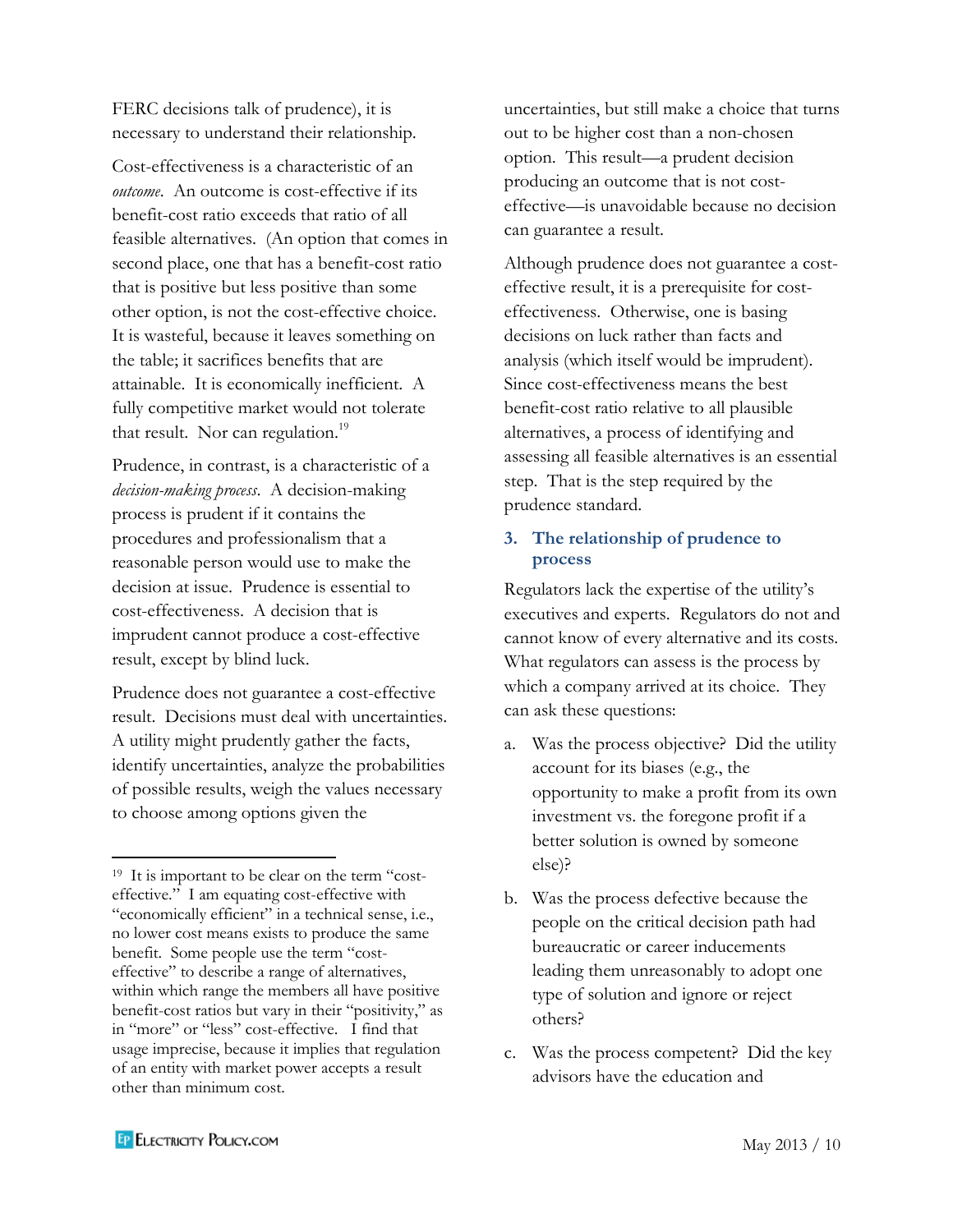experience to evaluate properly all alternatives?

d. Was the process open? Did the utility inform all possible providers of all the options, give them the information necessary and sufficient time to respond?

When the transmission provider seeks cost recovery in a FERC rate case, it must demonstrate that its process was prudent. Given the necessity of this demonstration, it is more logical and less time-consuming for FERC to require the process upfront. In fact, requiring the process upfront is the only way to ensure that the transmission provider actually has alternatives to consider. Given this reasoning, FERC has authority to require that the transmission provider create a formal, objective opportunity for NTAs to compete, and to require that the provider search for alternatives independently of whether others present them. For that opportunity to provide the necessary cost discipline, it must be comparable to that enjoyed by transmission options, in terms of access to key information and relative certainty of financing and cost recovery. Absent such comparability, NTAs will not emerge on their own. If they do not, there is no assurance that the cost basis for transmission rates is just and reasonable.

rocess was on FERC's mind in an analogous context: the awarding of transmission "incentives." In its 2012 Policy Statement, FERC declared that it— P<br>ana<br>trar

> expects applicants for an incentive ROE based on a project's risks and challenges to demonstrate that alternatives to the project have been, or will be, considered in either a relevant transmission planning process

or another appropriate forum. Such a showing should help identify the demonstrable consumer benefits of the proposed project and its role in promoting a more efficient, reliable and cost-effective transmission system.<sup>20</sup>

In other words, consumer benefits arising from a transmission incentive will not be "demonstrable" unless the transmission project survives a process in which alternatives have been considered. FERC then gives two examples of processes:

"1. The applicant could show that its project was, or will be, considered in an Order No. 890 or Order No. 1000 compliant transmission planning process that provides the opportunity for projects to be compared against transmission or non-transmission alternatives."

"2. The applicant could show that its project was considered by a local regulatory body, such as a state utility commission, that evaluated alternatives to its proposed project (transmission or nontransmission alternatives) and determined that the proposed transmission project is preferable to the alternatives evaluated."<sup>21</sup>

One hopes that the first example, referencing an Order 1000-compliant process, is a process improved by the recommendations in Part III of this paper; i.e., a process in which real alternatives are considered because the transmission project proponent actively

<sup>20</sup> *Promoting Transmission Investment Through Pricing Reform*, 141 FERC ¶ 61,129 at P 25 (Nov. 15, 2012).

 $^{21}$  *Id.*  $\P$  26.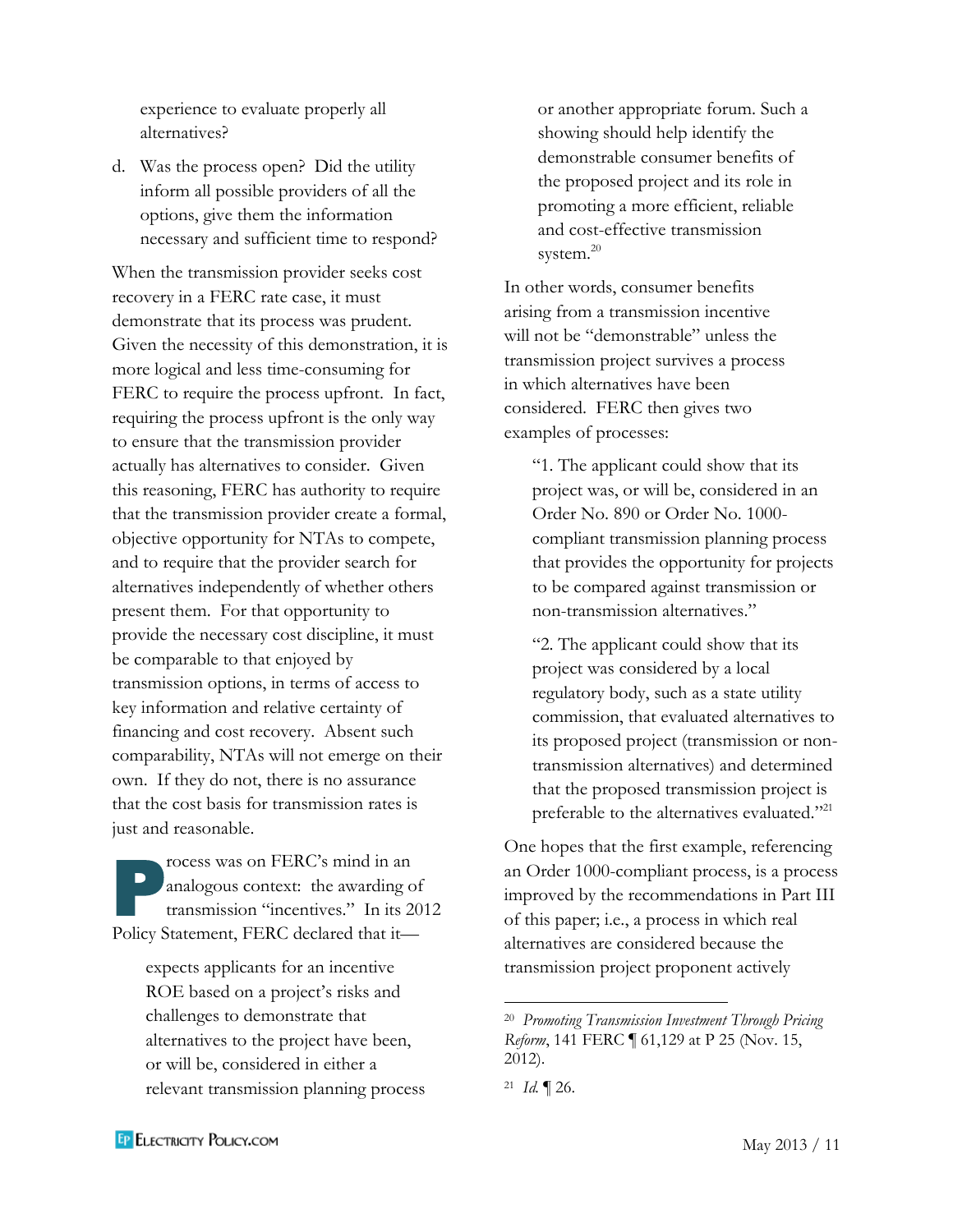identified and considered them, rather than waited passively for some to appear and, if none did appear, claim that such "opportunity" was sufficient to demonstrate the transmission project's "consumer benefits." (As discussed in Part II, an independent entity is, for this purpose, an appropriate substitute to the transmission project proponent for purposes of identifying and considering alternatives.)

There are two scenarios that do not fit with

## **4. Utilities may not delegate away their duties**

For a transmission provider to ignore alternatives to its preferred option, unless someone else proposes one, is equivalent to delegating its public service duty to unidentified entities that might never show up. But a utility cannot delegate away its statutory obligations.<sup>22</sup> Even if delegation were legally permissible, it must be delegation to entities that are competent to do the job.

> Nothing in Order 1000 guarantees that competence. The likely proponents of NTAs will be (a) sellers of NTAs and their trade associations with a bias favoring their products, and (b) public interest

groups or state commissions that may lack the expertise to offer cost-effective alternatives in a form sufficiently polished to compete with transmission proposals long-planned by the incumbent transmission provider. Order 1000 does not promise a prudent process.

First, where the transmission project proponent is a merchant, it has no obligation to consider alternatives because it is taking a market risk. Because the

the foregoing.

merchant's customers will be volunteers rather than captives, they will have no cause to complain to FERC about an unreasonable rate Second, if the transmission project proponent is an independent transmission company (i.e., it is not affiliated with a loadserving entity), *and* is proposing a project for regional cost allocation, then the RTO (in RTO regions) or the regional process (in non-RTO regions) must actively invite, search for and consider the NTAs. If the independent proponent is not proposing regional cost allocation, then the project's customer would likely be a load-serving entity subject to state jurisdiction over retail rates, in which case the state commission would (based on its state law authority) require the LSE to consider alternatives.



<sup>22</sup> A utility that contracts away either its managerial powers or its essential assets cannot comply with its obligation to serve. Courts and commissions forbid such transactions. See, e.g., *Pennsylvania Water & Power Co. et al. v. Consolidated Gas, Electric Light & Power Co. of Baltimore*, 184 F.2d 552 (4th Cir. 1950) (striking a wholesale contract that gave one utility the power to control (a) the prices at which another utility could sell its output, and (b) the extent to which it could extend its plant, among other actions); the contract "disable[d] the utility from performing its proper function as a public utility under the public utility laws of Pennsylvania").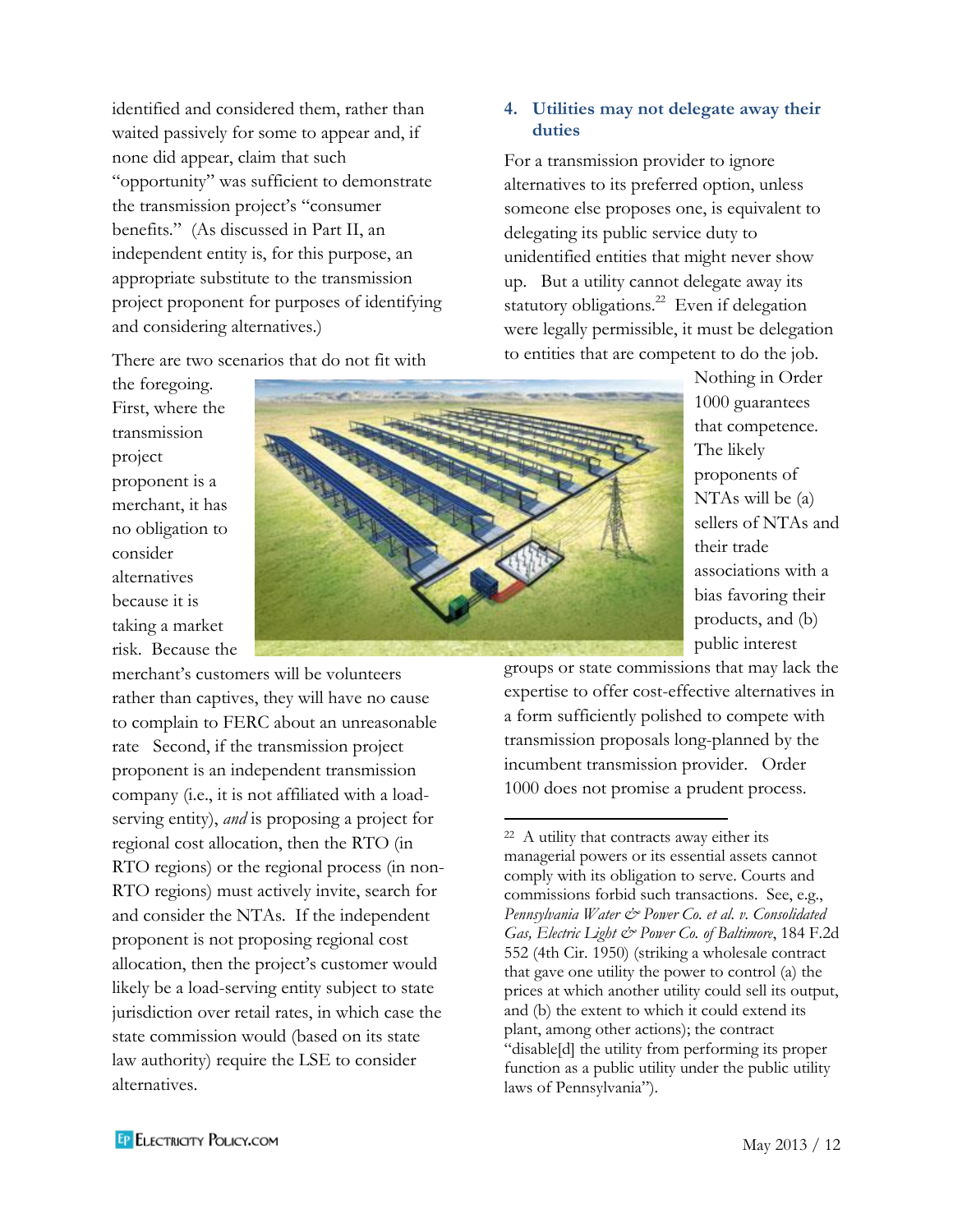#### **5. Presumption of prudence is inapplicable.**

To relieve the transmission provider of an obligation to study alternatives is to grant the provider a presumption of prudence. There is FERC precedent for such a presumption, the

effect of which is to shift to intervenors the "burden of going forward" on evidence of imprudence. $^{23}$ Under this approach, the absence of

 $\overline{\phantom{a}}$ 

*If undue preference involving transmission is traceable to the jurisdictional rate, the Commission would have power to effect a remedy under sec. 206.*

evidence of imprudence means that the utility, aided by the presumption, has satisfied its statutory burden of proof.

This treatment should not apply here because there is no factual or logical basis for presuming a transmission provider's prudence. Except in the possible case of a transmission merchant, a transmission provider enjoys market power. It thus has an inherent bias favoring transmission (in the RTO's case, due to its expertise, institutional

focus and membership; in the investor-owned utility's case, due to the profit potential from placing the project in rate base). Further, the transmission provider lacks experience in NTAs, and historically has made insufficient effort to invite NTAs. Where these factors

> exist, there is no basis for assuming that the utility's self-interest is aligned with the public interest. Where the transmission provider's interest conflicts with the need to examine alternatives, a presumption of

prudence is illogical. FERC must require the utility to show prudence, specifically, by following a process that invites and studies all feasible alternatives.

## **C. The non-jurisdictionality of NTAs does not relieve transmission providers of an obligation to consider them.**

That NTAs are not FERC-jurisdictional services does not relieve transmission providers of an obligation to investigate them. Under the Federal Power Act, a proposed rate fails the just and reasonable test if it imposes on customers a cost that exceeds feasible alternatives. That those alternatives are themselves outside FERC's jurisdiction does not make the proposed rate reasonable. This principle draws support from prior cases involving generation, as well as FERC's more recent demand response orders.

## **1. Generation precedents**

In *Federal Power Commission v. Conway Corp.*, 426 U.S. 271 (1976), wholesale customers of Gulf States Utilities Company protested the utility's wholesale rate. They alleged price squeeze,

<sup>23</sup> FERC presumes prudence until strong evidence arrives to rebut the presumption. This evidence includes a finding of imprudence by another federal or state agency. *Minnesota Power and Light*, 11 F.E.R.C. ¶ 61,312 at pp. 61,644 45 (1980). Thus an imprudence finding by the California commission had shifted the burden to the company for purposes of the FERC proceeding. Before FERC, the utility had offered only "vague generalizations about the problems inherent in all building projects. No specific evidence regarding the Vidal project was ever introduced." *Southern California Edison Co.*, 8 FERC ¶ 61,198 at 61,680 (1980), *aff'd sub. nom.*, *Anaheim, Riverside et al. v. F.E.R.C.*, 669 F.2d 799 (D.C. Cir. 1981).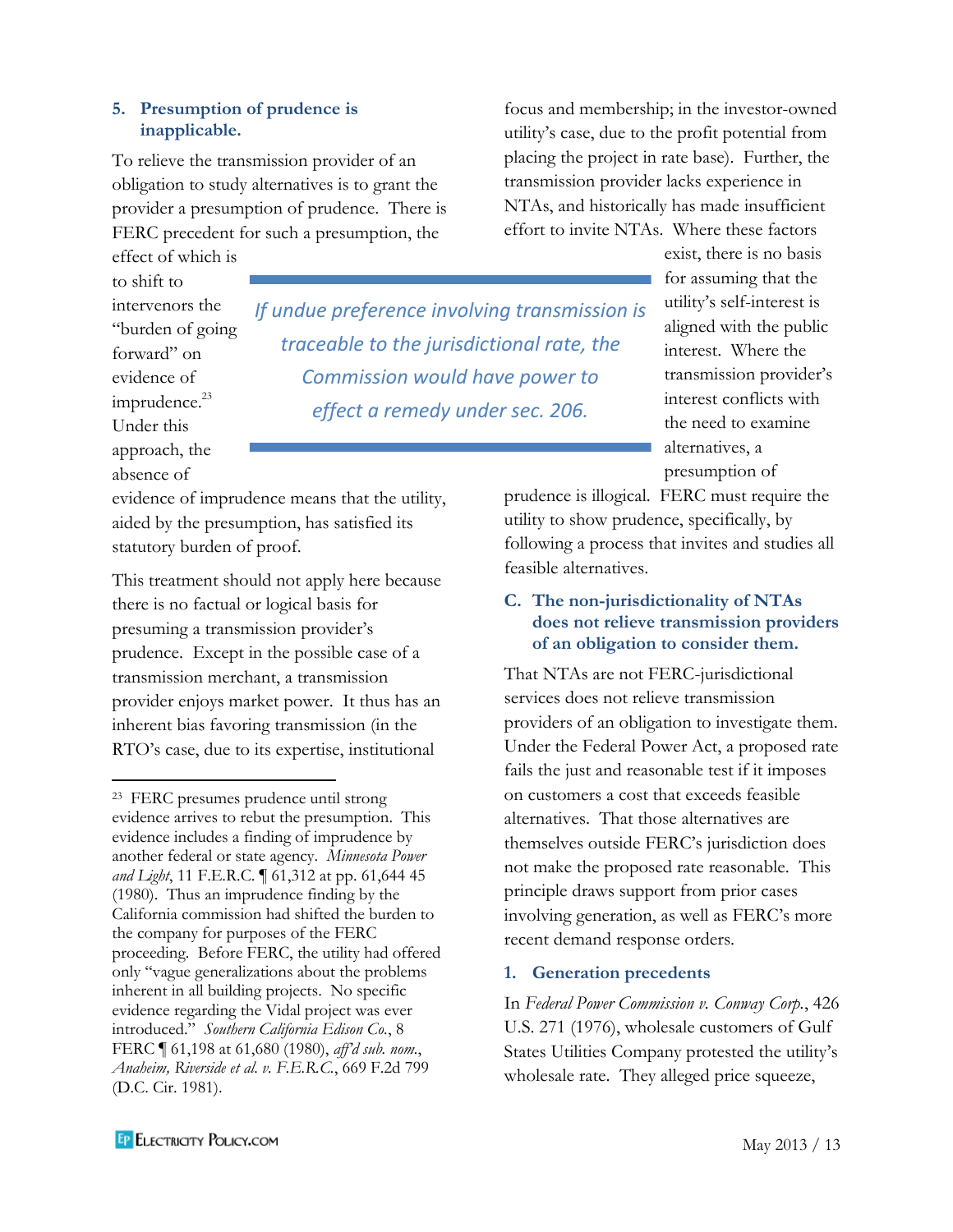based on a comparison of the utility's proposed wholesale rate with its retail rates. 24 FERC refused to order a hearing on the allegations, stating that retail rates were outside its jurisdiction. The Supreme Court reversed. The Commission had the jurisdiction and the duty to consider whether the proposed wholesale rates had an anticompetitive effect; and if so, to correct the problem. Section 205 of the Federal Power Act prohibits any "unreasonable difference in rates" or service "with respect to any . . . sale subject to the jurisdiction of the Commission." Referring to this provision, the Supreme Court declared:

[A] jurisdictional [*i.e.*, wholesale] sale is necessarily implicated in any charge that the difference between wholesale and retail rates is unreasonable or anticompetitive. If the undue preference or discrimination is in any way traceable to the level of the jurisdictional rate, it is plain enough that the section would to that extent apply; and to that extent the Commission would have power to effect a remedy under sec. 206 by an appropriate order directed to the jurisdictional rate.

Because Gulf States and its municipal utility wholesale customers were competing for retail customers, Gulf States' retail rates "are part of the factual context in which the proposed wholesale rate will function. . . ."

he Court's decision in *Connecticut Dep't of Public Util. Control v. FERC*, 569 F.3d 477 (D.C. Cir. 2009), provides further support. The Court there affirmed FERC's jurisdiction to approve an ISO New England tariff provision allocating capacity reserve responsibilities among load-serving entities. Although Section 201(b) of the Federal Power Act denies FERC jurisdiction over generating facilities (effectively reserving that jurisdiction to the states), FERC there was not exercising jurisdiction over generation. FERC was regulating a "practice," engaged in by a FERC-jurisdictional entity (ISO New England), that "affected" wholesale rates; and wholesale rates are undeniably within FERC's jurisdiction. The same argument applies here.<sup>25</sup>  $\begin{array}{c}\n\text{he} \\
\text{of } P \\
477\n\end{array}$ 

There also is an analogy to the Commission's landmark *Edgar* decision, establishing standards for sales by a wholesale seller to its affiliated monopoly retail utility (Boston Edison).<sup>26</sup> In these situations, the Commission requires evidence that the utility purchaser held a solicitation, and that—

 $\overline{\phantom{a}}$ 

<sup>24</sup> "Price squeeze" is an anti-competitive pricing action by a wholesale seller. It occurs under a unique set of market conditions: The wholesale seller is also a retail seller, competing with its wholesale customer for consumers; and the wholesale customer depends on the wholesale seller for supply. Under these conditions, the wholesale seller has the incentive and opportunity to charge its dependent wholesale customer a discriminatory price designed to damage the wholesale customer's ability to compete at retail.

<sup>25</sup> See also *Mississippi Industries v. FERC*, 808 F.2d 1525 (D.C. Cir. 1987), vacated in part on other grounds, 822 F.2d 1103 (D.C. Cir. 1987) (holding that the Commission had jurisdiction to allocate responsibility to take and pay for nuclear capacity because the allocation it "directly affects costs and, consequently, wholesale rates").

<sup>26</sup> *Boston Edison Co. Re: Edgar Electric Energy Co.*, 55 FERC ¶ 61,382 (1991).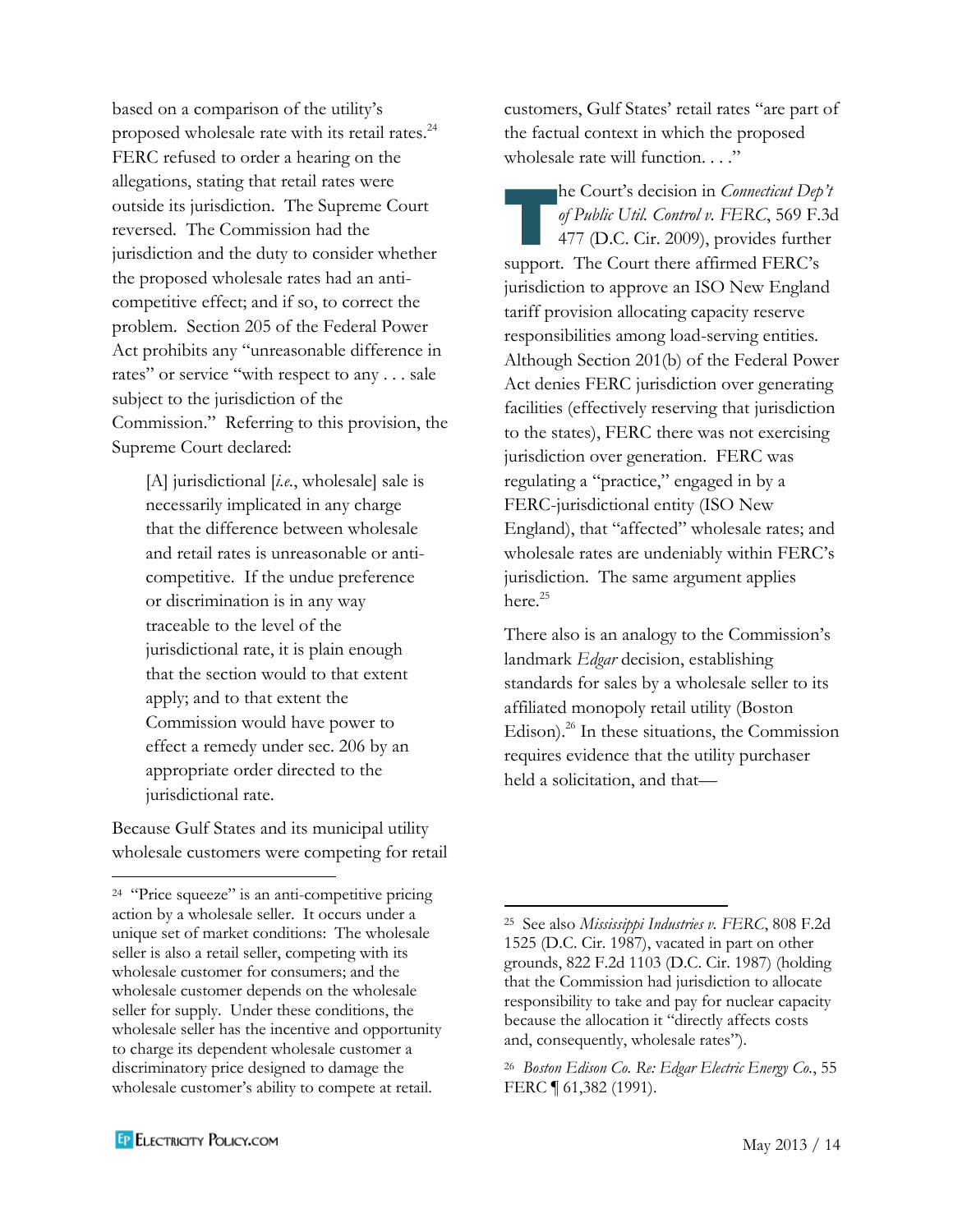(1) the solicitation or negotiation was designed and implemented without undue preference for the affiliate, (2) the analysis of the bids or responses did not favor the [wholesale] affiliate, particularly with respect to evaluation of non-price factors, and (3) the [wholesale] affiliate was selected based on some reasonable combination of price and non-price factors. If the

required the wholesale seller to show it is subject to market forces, so must the Commission require the transmission provider to show that it is subject to market forces, by ensuring that NTAs have been considered.

#### **2. Demand response precedent**

Allowing transmission providers to disregard NTAs on the grounds that NTAs are not

affiliate is not the lowest priced option, the applicant must provide sufficient justification for why the affiliate was chosen over alternative nonaffiliated sellers.<sup>27</sup>

*Competition from NTAs can lower transmission prices and wholesale prices, reduce transmission provider market power and wholesale seller market power, and increase reliability.*

jurisdictional services conflicts with FERC's demand response policies, as set forth in Orders 719 and 745. In wholesale energy markets, demand response is an alternative to electric energy. FERC has required RTOs to accommodate demand

side bids (from states that allow those bids) and to compensate winning bidders comparably to generation. The express reason for this requirement is "to ensure that rates are just and reasonable in the organized wholesale energy markets," and because demand response "directly affects wholesale rates." 28

Opponents of Order 719 argued that FERC could not direct RTOs to accept demand response bids because demand response is not a FERC-jurisdictional transaction; it is neither the transmission nor wholesale sale of electric energy. FERC rejected this argument. It had jurisdiction to issue its order because demand response affects wholesale rates:

Demand response has both a direct and an indirect effect on wholesale

 $\overline{\phantom{a}}$ 

transmission provider that self-selects its own transmission project, then recovers (either directly, or in an RTO region indirectly through the RTO) the costs from its captive transmission customers, is similar to a monopoly utility that buys power from its affiliate. The similarity concerns the conflict between the utility's self-interest and its customer service obligation, in terms of its ability to use its market power to exploit consumers. Just as the Commission in *Edgar* tra its de

<sup>28</sup> Order 745 at ¶¶ 2, 112; Order 719-A ¶ 47.

<sup>27</sup> *Edgar*, at text accompanying n.63. Two other alternatives FERC offered were for the buying utility to (a) demonstrate the prices that nonaffiliated buyers in its market were willing to pay for similar services, or (b) offer benchmark evidence showing the prices, terms and conditions of contemporaneous sales of comparable products by nonaffiliated sellers. *Id.* at text accompanying notes 64-65.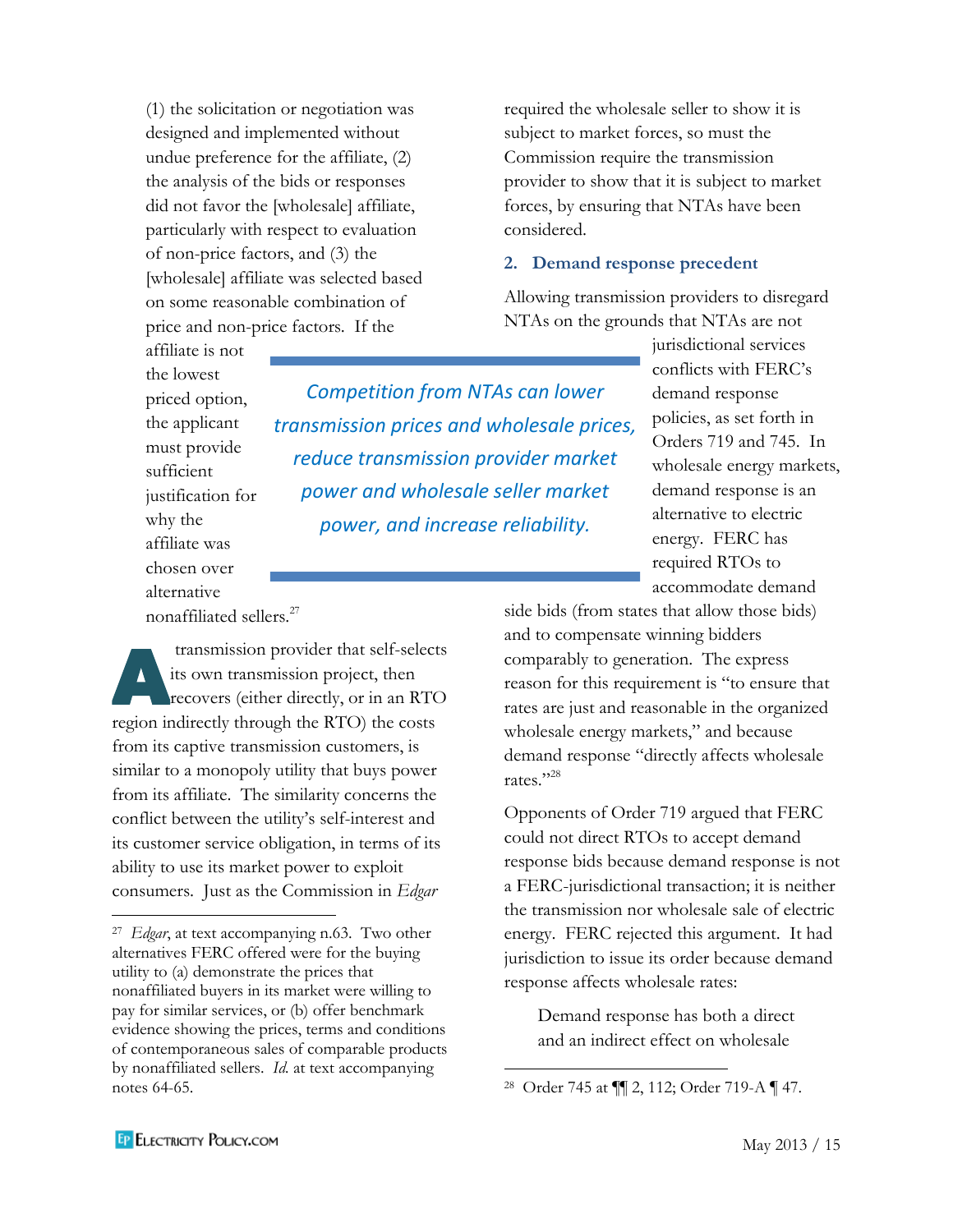prices. The direct effect occurs when demand response is bid directly into the wholesale market: lower demand means a lower wholesale price. Demand response at the retail level affects the wholesale market indirectly because it reduces a load-serving entity's need to purchase power from the wholesale market. Demand response tends to flatten an area's load profile, which in turn may reduce the need to construct and use more costly resources during periods of high demand; the overall effect is to lower the average cost of producing energy. Demand response can help reduce generator market power: the more demand response is able to reduce peak prices, the more downward pressure it places on generator bidding strategies by increasing the risk to a supplier that it will not be dispatched if it bids a price that is too high. Moreover, demand response enhances system reliability.<sup>29</sup>

These effects were sufficient to give FERC jurisdiction, even though demand response itself is not a FERC-jurisdictional activity:

> Petitioners miss the point. An RTO's or ISO's market rules [relating to sales of wholesale energy] are subject to our exclusive jurisdiction. These rules cover market bids from generators and from providers of demand response, which directly affect wholesale prices as discussed above. Accordingly, the Commission has found that it has jurisdiction to regulate the market rules under which

an RTO or ISO accepts a demand response bid into a wholesale market.<sup>30</sup>

ach of these points has an analog in NTAs. Competition from NTAs can ach of these points has an anal<br>NTAs. Competition from NT<br>lower transmission prices and wholesale prices, reduce transmission provider market power and wholesale seller market power, and increase reliability. FERC also points out (Order 719-A at n.74) that "increasing the presence of demand response . . . provides market participants with better information about where they should and should not construct upgrades." More pressure from NTAs will enable market participants to make better judgments about where to locate generation and transmission. Not only can NTAs compete with proposed new transmission projects; NTAs can free up space on existing transmission systems, enabling more efficient location of generation and loads.

\* \* \*

The foregoing precedents from generation and demand response do not mean that FERC has jurisdiction over providers of NTAs themselves. Under Section 201(b)(1), FERC has jurisdiction only over "public utilities" engaged in the transmission of electric energy or the wholesale sale of electric energy. Since an NTA is, by definition, not transmission, a provider of an NTA is not a provider of transmission service; therefore the provider of the NTA is not subject to FERC's transmission jurisdiction. (Where the NTA is generation sold at wholesale, however, FERC

 $\overline{\phantom{a}}$ 

<sup>29</sup> Order 719-A at ¶ 47 (footnotes omitted).

<sup>30</sup> Order 719-A at ¶ 52. FERC's decisions on demand response, including these jurisdictional arguments, are pending review in the D.C. Circuit.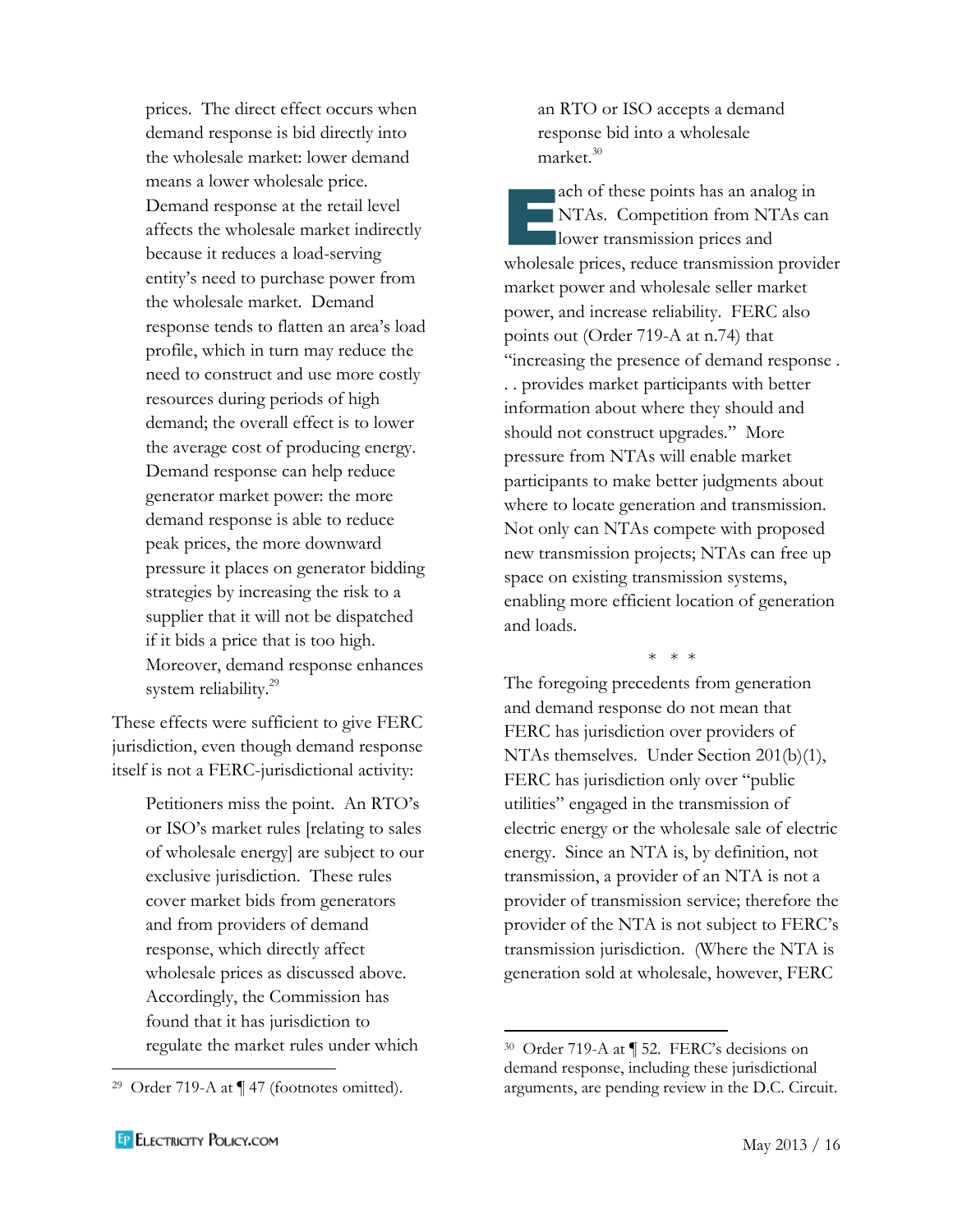would have jurisdiction over the seller and the sale.)

or do these precedents mean that FERC has the power to order a transmission provider to buy an NTA from its provider. FERC may have that power but the matter remains unclear. Consider again demand response. Demand response is neither the transmission of electric energy nor the wholesale sale of electric energy. Yet in Orders 719 and 745, FERC ordered RTOs (albeit in their capacity as market administrators rather than transmission providers) to (a) accommodate bids from demand response providers, and (b) pay the winning DR bidders the same locational marginal price that winning generators receive. As a result, LSEs that purchase through the RTO market must bear the cost of demand response that survives the competition. (Given Order 745's costeffectiveness test, this obligation saves the LSEs money as compared to having no demand response bids). One might argue that if FERC has authority to require LSEs to bear the cost of demand response (an authority under review in a pending D.C. Circuit case), FERC has authority to order LSEs, at least in RTO markets, to buy NTAs where costeffective. There are ways to argue for and against this proposition, so I place it here solely for purposes of discussion. N

In sum, the question is not "Does FERC have jurisdiction over NTAs?" The question is "Can a rate for transmission service be just and reasonable if lower-cost alternatives to that service face obstacles to entry?" As explained throughout this Part I, the answer to that question is "no."

## **III. Recommendations for FERC, transmission providers, RTOs and states**

The legal reasoning in Part II leads to this conclusion: FERC must ensure that any proposal for transmission cost recovery is accompanied by evidence that the transmission solution emerged from a planning process that included both (a) an *opportunity* for NTAs to participate, and (b) an *obligation* in the transmission provider to examine all feasible NTAs.

I emphasize both points because Order 1000 disregards the difference between opportunity and obligation. The rule requires the regions to create an opportunity for NTAs to be considered, but imposes no obligation that anyone consider NTAs that are not presented. If no one presents an NTA, no NTA gets considered—even if an NTA exists. FERC thus invites and approves a process that lacks a prerequisite for cost-effectiveness: an obligation to examine all feasible NTAs.<sup>31</sup>

As Part II.B explained, a rate cannot be just and reasonable if it not based on costs incurred through a prudent decision-making process. A decision-making process is

<sup>31</sup> Part of the problem may be imprecision in terminology. Some people use the term "NTA" to mean an entity proposing an NTA; other people view the term "NTA" to mean only the alternative itself. The latter is the clearer way to use the term. The point is that an NTA can exist, and have costs lower than proposed transmission projects, even though no particular entity is proposing the NTA. The difference is crucial to understanding the Federal Power Act. The purpose of the Act is not to give entities opportunities to participate in processes; the purpose of the Act, in the transmission context, is to protect consumers from excessive transmission costs.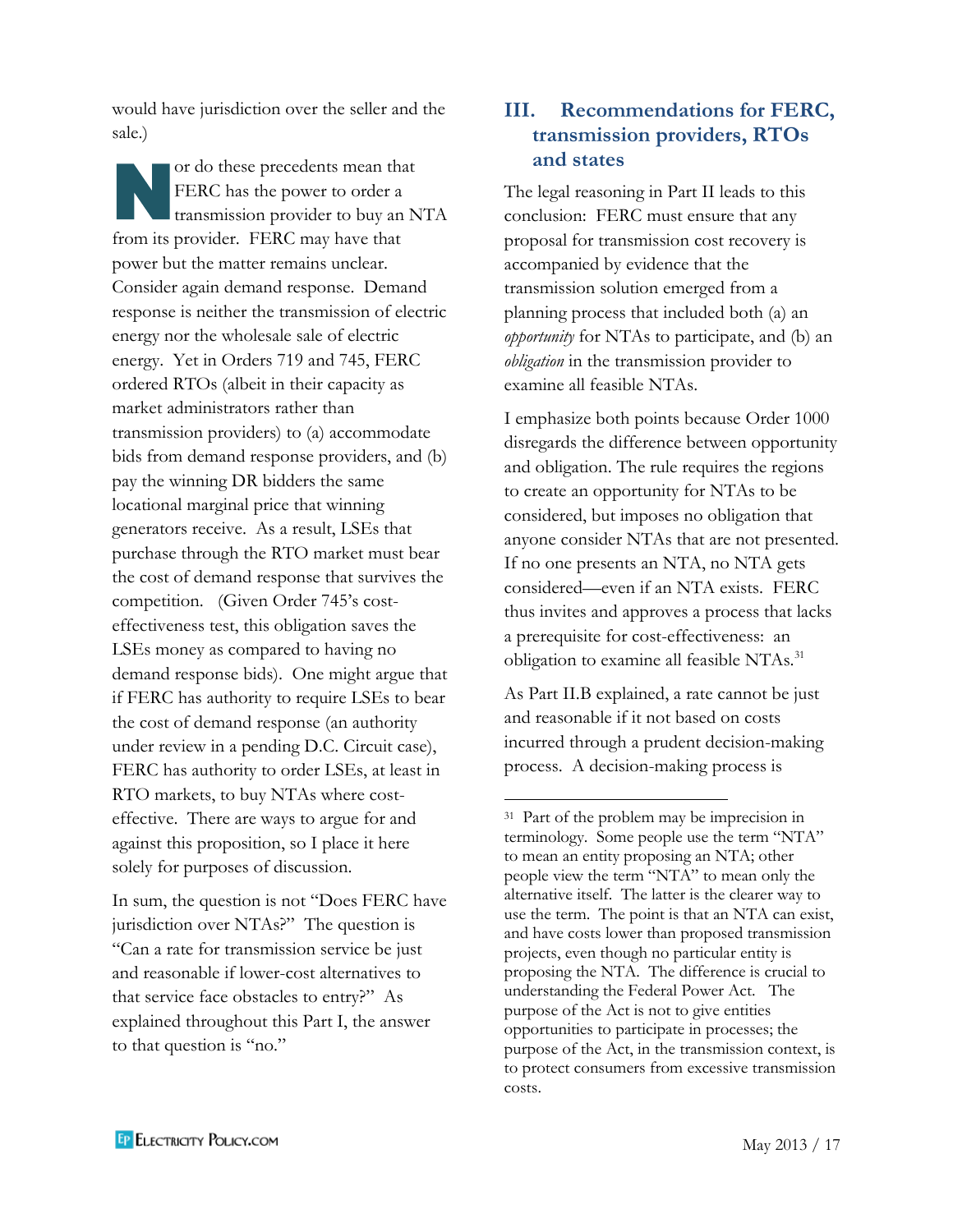prudent only if the decision-maker (here, the transmission provider ultimately seeking cost recovery) considers all feasible alternatives. Under FERC's opportunity-but-no-obligation approach, NTAs will be considered only if there is some entity having all of the following characteristics: (a) a self-interest in supplying an NTA, (b) an ability to invest in the NTA, (c) a reasonable opportunity to get cost recovery of the NTA, and (d) the resources to participate in the complicated, laborintensive, expensive processes that involve transmission decision-making, where the dominant voices are usually those who have a for-profit stake in transmission winning over NTAs. The problem is that there is no basis for FERC to assume that in these regional processes any such entity will be present. Given the likely absence of such entities, FERC's implicit conclusion that these processes will necessarily produce costeffective transmission proposals is not supported by substantial evidence. FERC can fix its legal error by accompanying (a) the opportunity for proponents of NTAs to have their projects considered, with (b) an obligation in transmission providers to examine feasible NTAs regardless of whether there are proponents. $32$  In short, there must

be some entity that is responsible for identifying all feasible NTAs and comparing them to the proposed transmission project. Who should have that obligation, and how it gets carried out, will depend on the context:

**Within RTOs:** When the transmission provider seeking cost recovery is within an RTO, the RTO must be responsible for identifying and assessing NTAs. The RTO must either develop an internal staff expert on carrying out the NTAs, or contract with an entity that is expert in NTAs.

**Outside of RTOs:** When the transmission provider seeking cost recovery is outside an RTO, the transmission providers that comprise the Order 1000 "region" must contract with an independent entity that is expert in NTAs.

or these purposes, "independent entity" does not include a transmission provider, whether a vertically integrated utility, an RTO or a transmissiononly company. Just as FERC says there cannot be just and reasonable rates in a wholesale organized market without unobstructed demand response bids, so FERC must say there cannot be just and reasonable transmission rates unless costeffective NTAs are identified by a disinterested body and that any such NTAs have an unobstructed opportunity to compete against the transmission project. The or t<br>enti<br>pro

 $\overline{\phantom{a}}$ 

<sup>32</sup> Caution: The range of NTAs for which there is an obligation to consider is limited to feasible alternatives. An alternative is feasible if the transmission provider has a legal ability to contract with the NTA. For example, if the transmission provider is a load-serving entity and could have built a waste-to-energy plant in a key location that obviated the transmission project, and could have received cost recovery for the plant in its retail rates, at a cost lower than the transmission project, then the NTA is feasible. But a theoretical possibility that the state Department of Commerce might attract new

renewable energy sources to an industrial park is not a feasible NTA.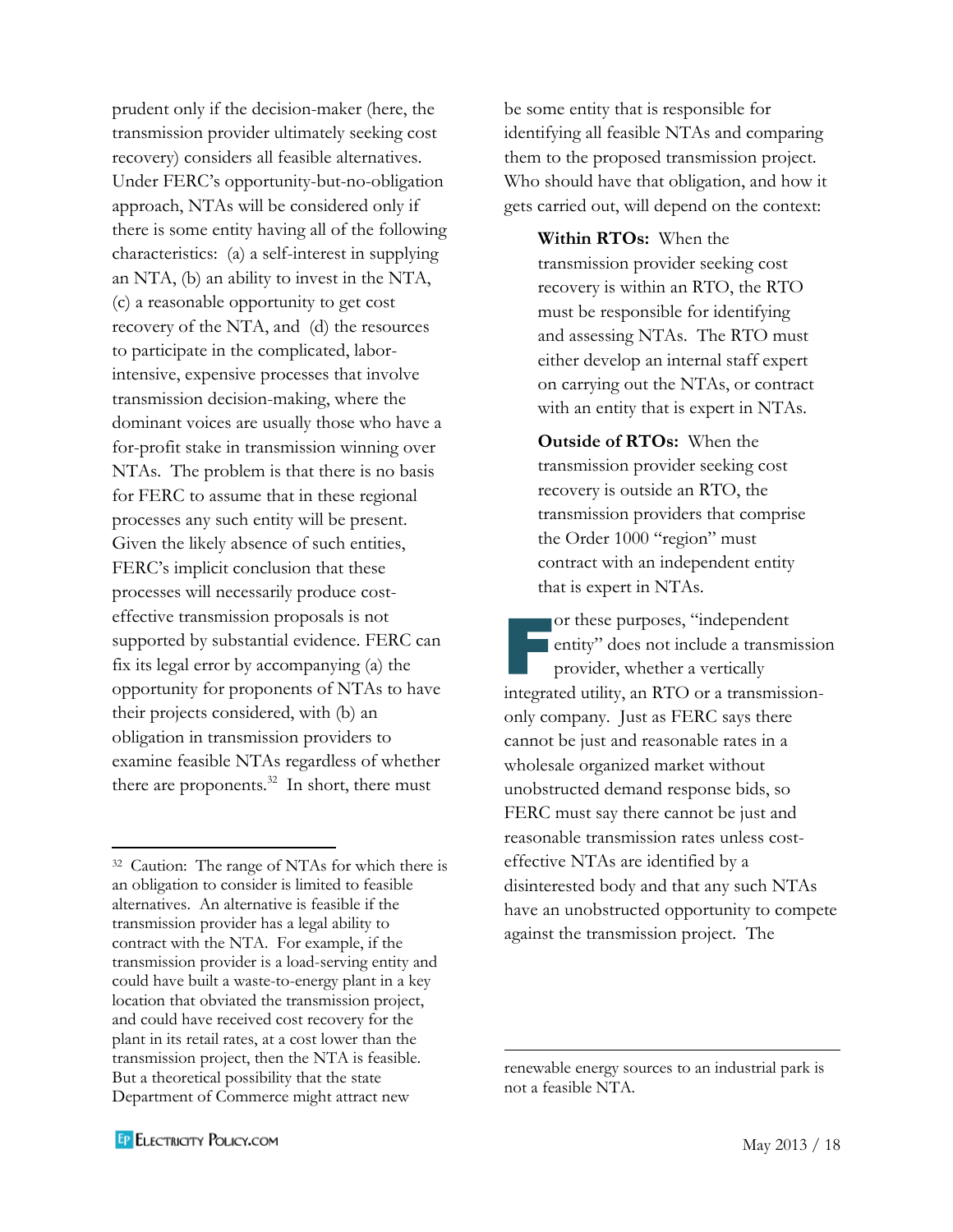opportunity is unobstructed only if it is run without bias.<sup>33</sup>

These two categories encompass all possible arrangements, with one exception. Specifically:



recovers (or does not recover) its costs entrepreneurially, with no assistance from government regulation. Since it has no regulated promise of cost recovery, it need not prove that its costs are lower than NTA costs. Of course, an

- 1. In states where LSEs are shopping for wholesale generation and need transmission service (because they have divested generation or have insufficient owned generation), they will be accessing transmission in either or both RTO and non-RTO regions. Either way, the requirements above will protect them.
- 2. In states with retail competition, the local LSE customarily still has a state law obligation to provide "provider of last resort" service. Again, that LSE will have protection from excessive transmission cost, whether it is buying transmission service from transmission providers within or outside an RTO.
- 3. The exception is the "merchant" transmission project. The merchant transmission project builds on spec and

LSE that purchases transmission from the merchant project will have to prove to its state commission that *it* has considered all alternatives. That obligation will discipline the merchant project's price.

FERC then must enforce the transmission provider obligation by rejecting any proposal for cost recovery of a transmission project unless it was subject to some objective, regulator-reviewed process that identified and considered all plausible alternatives, and emerged from that process with the best benefit-cost ratio.

here remains a problem. Consideration of an NTA is not comparable to consideration of a transmission project if the latter has a chance at FERC-prescribed cost recovery but the former does not. Either FERC has to find that the NTA is a necessary input to jurisdictional service and is therefore recoverable through the FERC jurisdiction; or FERC has to find that an LSE subject to state regulation will be able to recover its cost. There remains an unavoidable problem. If a state-regulated LSE has to bear 100% of the NTA cost, and that amount is greater than the state's share of a regionalized cost of the transmission project, the LSE's state **There**<br>The Condon<br>Condon

<sup>33</sup> A winning NTA provider might argue that it should receive compensation equal to the cost of the transmission project they would have been built but for the NTA, drawing an analogy to the demand response bidder's entitlement to compensation at LMP rather that the bidder's bid price. That question deserves more thought than this paper's scope allows.